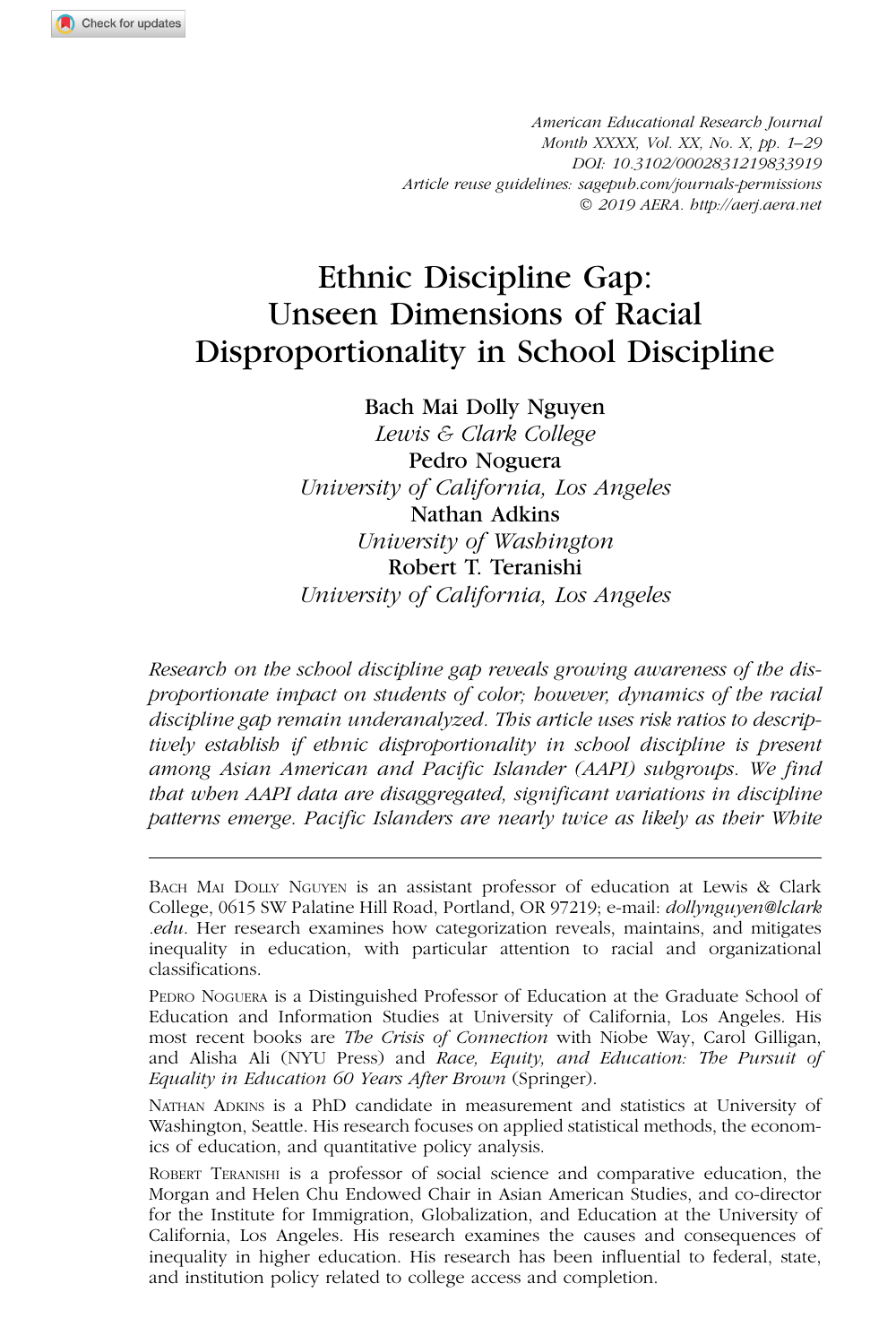peers to be disciplined when separated from Asian Americans, and all Pacific Islander subgroups are at equal or higher risk for discipline. We also find a discipline gap between ethnic subgroups. Our findings affirm the need to further refine the analyses of race and school discipline.

KEYWORDS: Asian American, Pacific Islander, race, school discipline

Racial disproportionality in school discipline has been recognized as an exhibitation of possible inequitable practices in schools (Balfanz & Fox, 2015; Losen, 2011; Skiba & Knesting, 2001). Research shows that punitive<sup>1</sup> school discipline practices and policies that rely heavily on exclusionary<sup>2</sup> discipline, such as suspension and expulsion, contribute to lower student achievement and higher dropout rates (Gregory, Skiba, & Noguera, 2010; Noguera, 2008). Several studies have shown that punitive discipline practices are also a major impediment to the educational opportunities of minority students, and even a violation of their fundamental civil rights (Cornell & Mayer, 2010; Osher, Bear, Sprague, & Doyle, 2010). A recent report by the Office of Civil Rights in the U.S. Department of Education documented wide and persistent racial disparities in school discipline practices throughout the nation, including a pattern of inordinately high suspension rates among Black preschool children (U.S. Department of Education, 2014). Despite the attention and sense of urgency that these reports have generated, the problem now known as the ''racial discipline gap'' (Gregory et al., 2010) continues to plague America's schools today.

Though the issue has received considerable attention in recent years, racial disparities in school discipline are not new. A 1975 report published by the Children's Defense Fund (CDF) grimly described the problematic relationship between race and school discipline. Appearing in a brochure with black-andwhite photos of schoolchildren and educators, the report plainly warned,

Racial discrimination in the discipline process must be investigated and attacked with great urgency. Schools and administrators should examine the patterns of suspensions in their own districts and pay special attention to schools where the proportion of suspensions seriously exceeds the racial proportions in those schools. (p. 72)

Following the recommendation of the CDF report, more research has been conducted on racial discrimination in the discipline process. The groups of interest in most of these studies are Black, Latino, and Native American students—all of whom, research has shown, are more likely to experience disproportionately higher rates of school discipline. The Department of Education's Office for Civil Rights (2014), for example, used national data to conclude that Black students are suspended and expelled 3 times more often than White students (p. 3). Although contemporary research on the persistence of this phenomenon, such as the Office for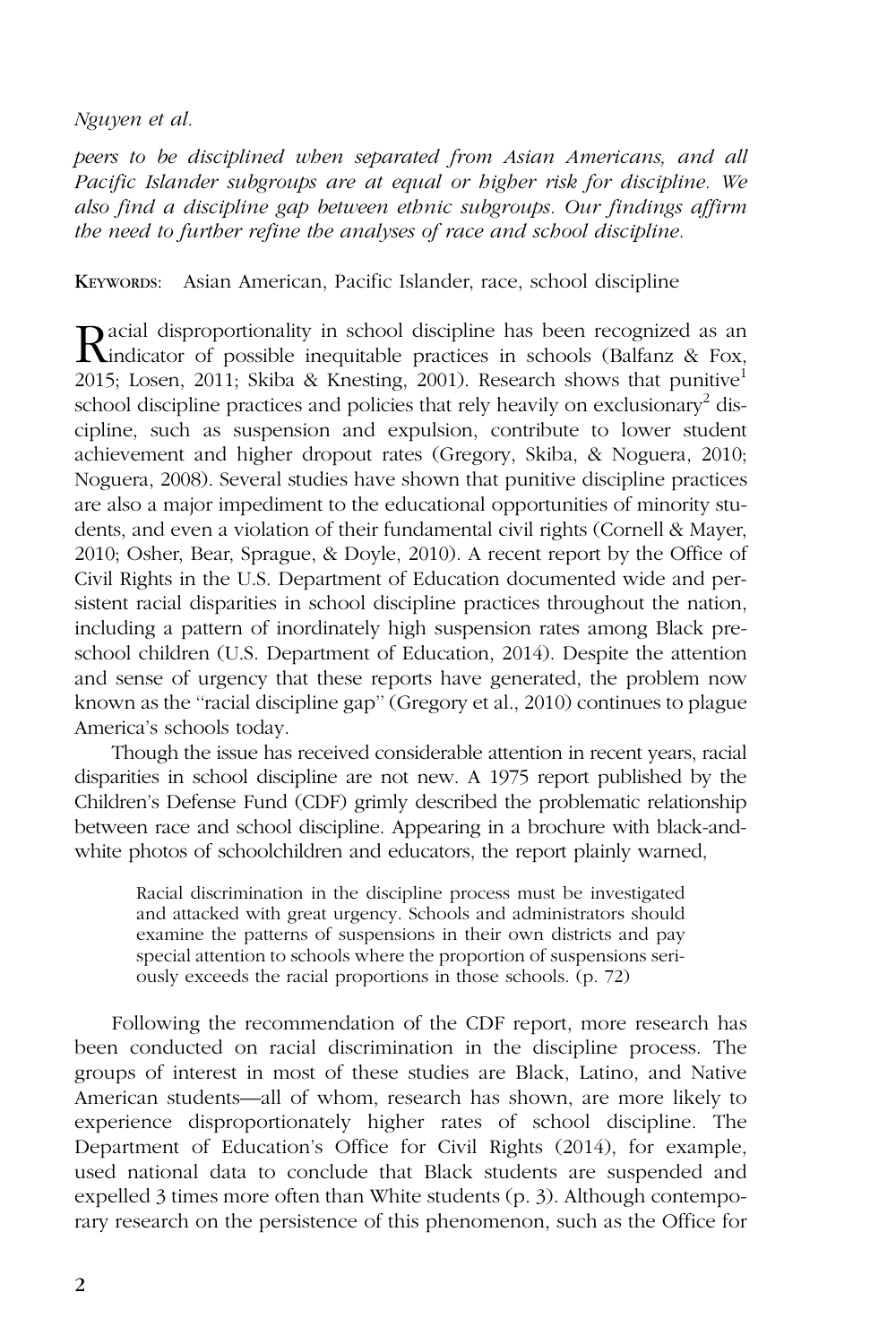Civil Rights report, reveals growing awareness of the harmful impact that punitive forms of discipline have on targeted students, the overwhelming majority of which are low-income students of color (Gregory et al., 2010; Orfield & Lee, 2007; Skiba et al., 2011), the dynamics of the racial discipline gap as it pertains to particular subgroups remain underanalyzed.

Most studies and reports on race and school discipline, for example, have relegated Asian Americans and Pacific Islanders (AAPIs) to a footnote or have aggregated data into a single category. Such practices ignore the disadvantages that existing research shows may be concentrated within specific ethnic subgroups (Davis & Pfeifer, 2015; Henry, 2015; Miller et al., 2011; Nelson, Leung, & Cobb, 2016; Nittle, 2016; Office of the State Superintendent of Education, 2013; Terriquez, Chlala, & Sacha, 2013). When viewed as a monolithic racial category, it is clear that AAPIs do not face disproportionate rates of school discipline as compared to other racial minorities, or even to Whites (U.S. Government Accountability Office, 2018). However, as we show in this article, this practice overlooks the possibility that disparities may be present among AAPI ethnic subgroups. Given that existing data reveal significant differences in high school graduation rates and median household income among AAPI subgroups (National Commission on Asian American and Pacific Islander Research in Education [CARE], 2013), it is possible that similar patterns may emerge through an analysis of school discipline data.

We take this possibility as motivation for our investigation. Our article seeks to answer the research question: Are there patterns of variance among AAPIs within the racial discipline gap that can establish the presence of an ethnic discipline gap? Although specific to AAPIs, this question and its answer are also significant to other groups for whom the effects of aggregation (CARE, 2013) are of concern. Research has shown that the experiences of several smaller subgroups, such as Native American immigrants from Latin America (Decker, 2011), immigrant-origin Blacks (Daoud, English, Griffin, & George Mwangi, 2018), and others, often go undetected, due to their being included in broader social categories (e.g., Latinos and African Americans). We speculate that as America's schools become increasingly diverse (Kent, 2015), as a result of both immigration and childbirth patterns, new categories related to ethnicity, language, nationality, and immigration status may be necessary to avoid the problems associated with aggregation. Our hope is that such an analysis will make it possible in future research to better identify all the student groups who are likely to be targeted, yet overlooked in research, for punitive discipline. Undoubtedly, such an approach to disaggregation could also prove helpful to educational research on other topics related to the experience of other small subgroups.

Using state-level data from the Washington Office of Superintendent of Public Instruction (OSPI), which collects data disaggregated by AAPI ethnic subgroup, this study uses risk ratios to descriptively establish if ethnic disproportionality in school discipline is present.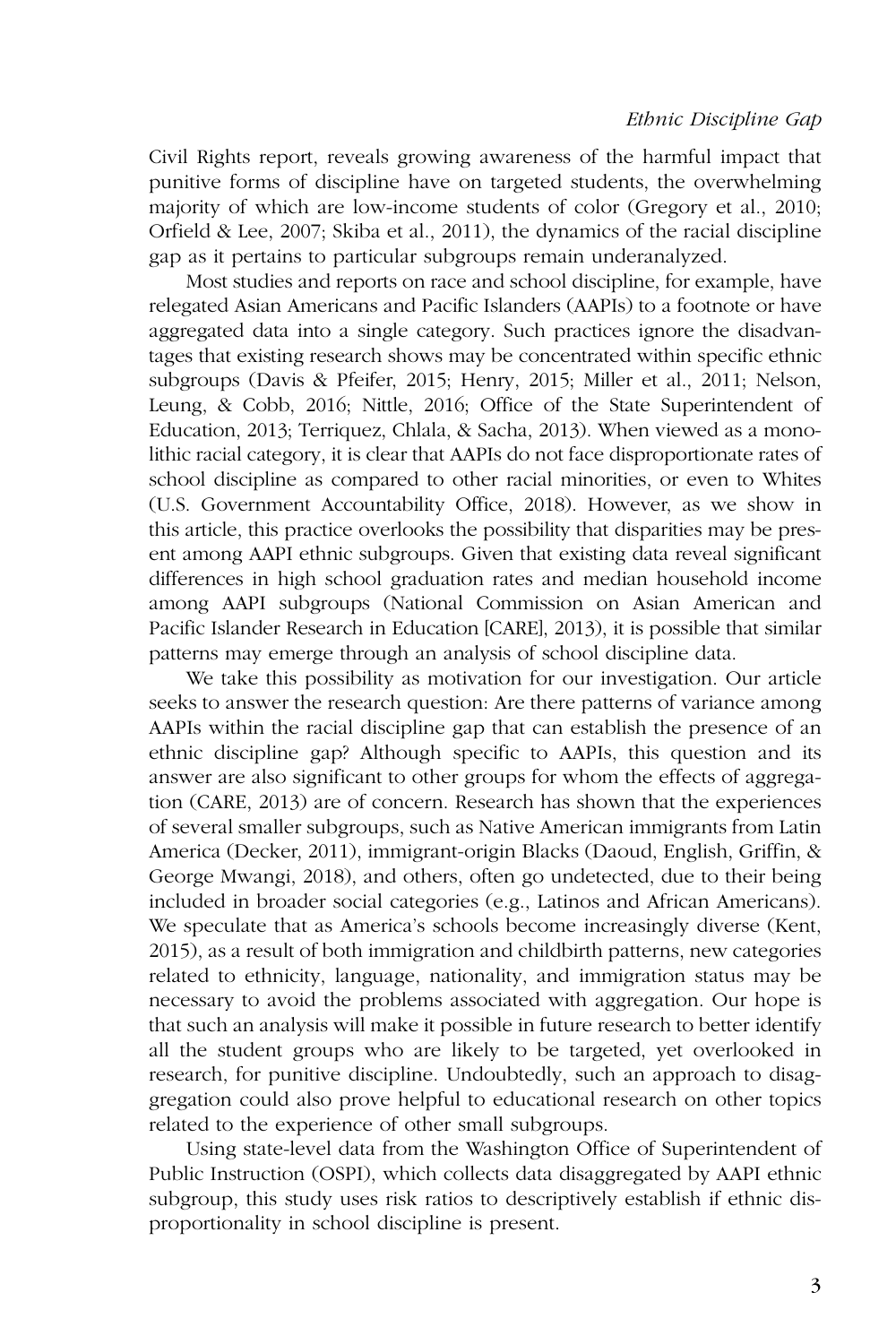We find that when AAPI data are disaggregated, significant variations in discipline patterns emerge. We also find a discipline gap between ethnic subgroups. This finding affirms the need to further analyze and refine analyses of the relationship between race and school discipline.

## Disproportionality and School Discipline

The need to understand patterns of racial disproportionality in school discipline is increasingly urgent. Several studies have found that such patterns are widespread in schools throughout the United States and that the consequences for students of color are highly significant (Brown & Tillio, 2013; Rausch & Skiba, 2004; Skiba, Michael, Nardo, & Peterson, 2002). For example, in a report on the growing expulsion rates in New York City's public schools, the overwhelming majority of which serve low-income students of color, the New York Civil Liberties Union found that schools with higher rates of suspensions often experience a wide variety of hardships and shortages that affect student learning, such as limited access to guidance counselors and advanced placement courses, fewer experienced teachers, and lower state and school exam scores (Miller, et al., 2011). Similarly, the UCLA Civil Rights Project identified a related, and equally troubling, pattern with respect to the loss of time in classrooms experienced by students mostly Black—who are suspended or expelled. The study found that students who were most likely to be suspended were also more likely to drop out of school (Losen & Gillespie, 2012).

Several other reports have drawn attention to even more ominous implications related to excessive reliance on punitive forms of discipline. A report by the Advancement Project (2010), for example, detailed the link between discipline and the likelihood of being incarcerated—now commonly referred to as the school-to-prison pipeline. Other agencies and research organizations (Davis & Pfeifer, 2015; Henry, 2015; Miller et al., 2011; Nelson et al., 2016; Nittle, 2016; Office of the State Superintendent of Education, 2013; Terriquez et al., 2013) have released similar reports calling attention to the damaging implications of racial disproportionality in school discipline practices. Apparent in each of these reports, and the research literature used to support their findings, is the importance of uncovering how racial disproportionality in school discipline may affect particular groups such as Black and Latino males, special education students, and others. There is growing awareness that such practices often have a negative impact on educational outcomes of targeted students and adversely affect their opportunity, to not only succeed academically but also achieve upward mobility beyond their school years.

Equally significant to the implications of racial disproportionality is why disproportionality occurs. Some research has focused on answering this very question. For example, a study on the relationship between school structures and suspension rates found that an indifferent and impersonal school culture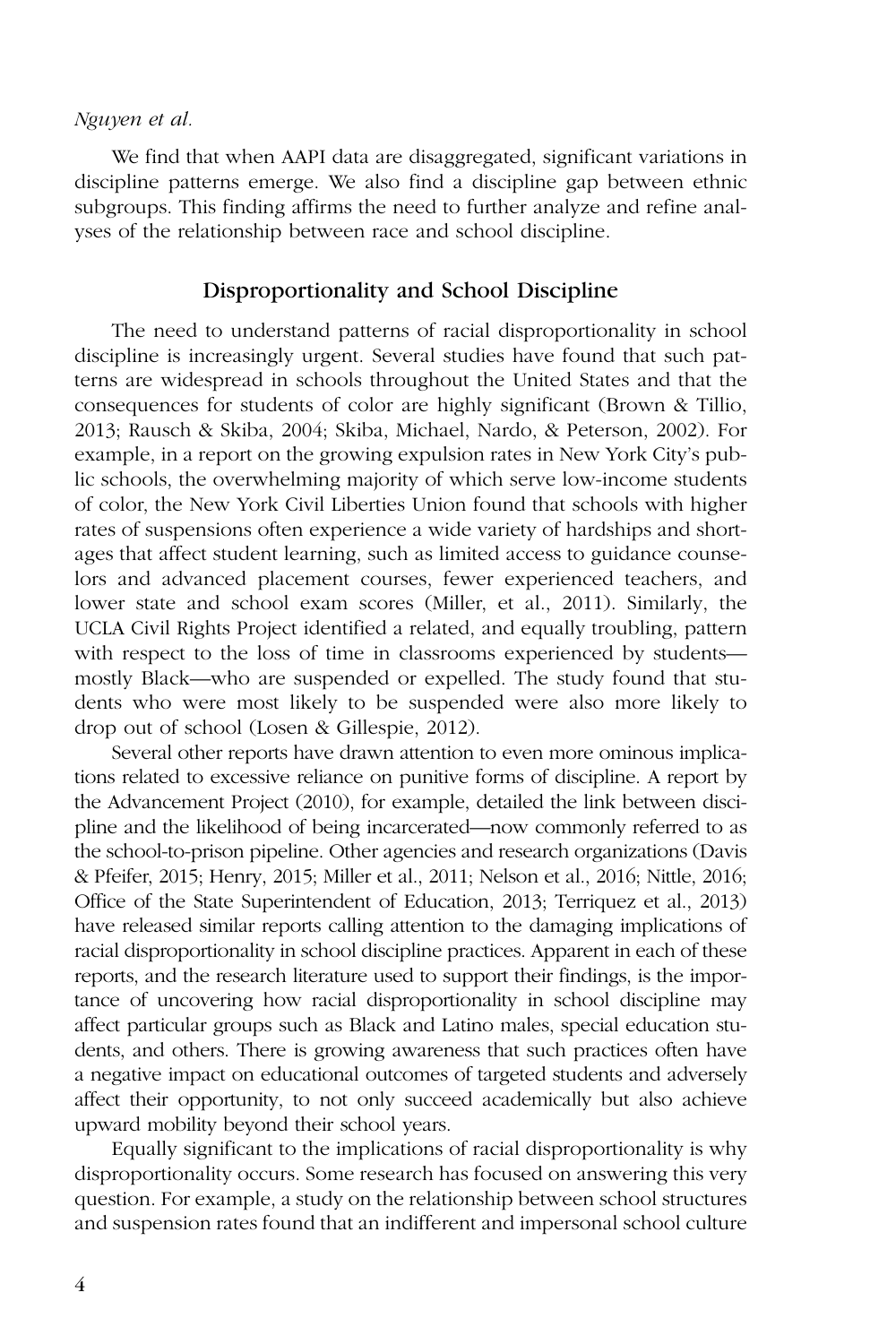contributed to some of the disproportionality in Black and White suspension rates (Gregory, Cornell, & Fan, 2011). The authors suggest that a closer examination of mechanisms within schools that produce this disparity is needed. They also hypothesize that teachers play a significant role in influencing these outcomes and call for further research on the role of teachers in the discipline process. A study by Skiba et al. (2002) confirms this hypothesis. Skiba and his colleagues found that in the district where they carried out their research, discipline referrals typically originated in the classroom and were heavily influenced by teacher recommendations, rather than from administrative decisions alone (Skiba et al., 2002). Furthermore, the study finds that ''Black students are more likely to be referred to the office for more subjective reasons'' (p. 335), such as for excessive noise or disrespect, than their White classmates' objective referrals (e.g., smoking, vandalism). The subjective nature of such infractions draws attention to disciplinary decisions within classrooms. For example, an ethnographic study examining the sociocultural factors that undergird teachers' decisions to remove students from classrooms revealed that suspensions are not always initiated by ''violence or flagrant violations'' (Vavrus & Cole, 2002, p. 109) but are tied to a ''singling-out process'' (p. 109) that most often occurs in classrooms where the students' race and gender mismatch that of their teachers. This pattern led the authors to conclude that ''this subtle, often unconscious process may be one of the reasons students of color often experience suspension in the absence of violent behavior'' (p. 109).

The possibility that implicit bias or other forms ''unconscious bias'' may play a role in discipline decisions is reinforced in a study on teachers' views of the racial disproportionality in school discipline. One study found that ''most teachers did not consider issues of race and culture when theorizing about why discipline problems occur'' (Gregory & Mosely, 2004, p. 26). In fact, the authors find that many teachers offered, ''[. . .] theories [that] were 'colorblind' such that they could not account for the gap across racial and ethnic groups in the application of discipline sanctions'' (p. 26). Carter, Skiba, Arredondo, and Pollock (2017) point out the risk of this so-called unconscious decision making, as it allows ''old patterns [to] continue to be reinforced through the ongoing processes of implicit bias, micro-aggressions, and colorblindness'' (p. 207). Whether or not the disproportionality in discipline is intentional, it is clear from past research that bias about groups of students, overt or implicit, may play a significant role in racial disproportionality in school discipline.

## Asian American and Pacific Islander Students and School Discipline

The role of racial bias in school discipline practices continues to be an issue that requires further investigation, which is also true for AAPI students, although they are often overlooked in this area of research. Due to the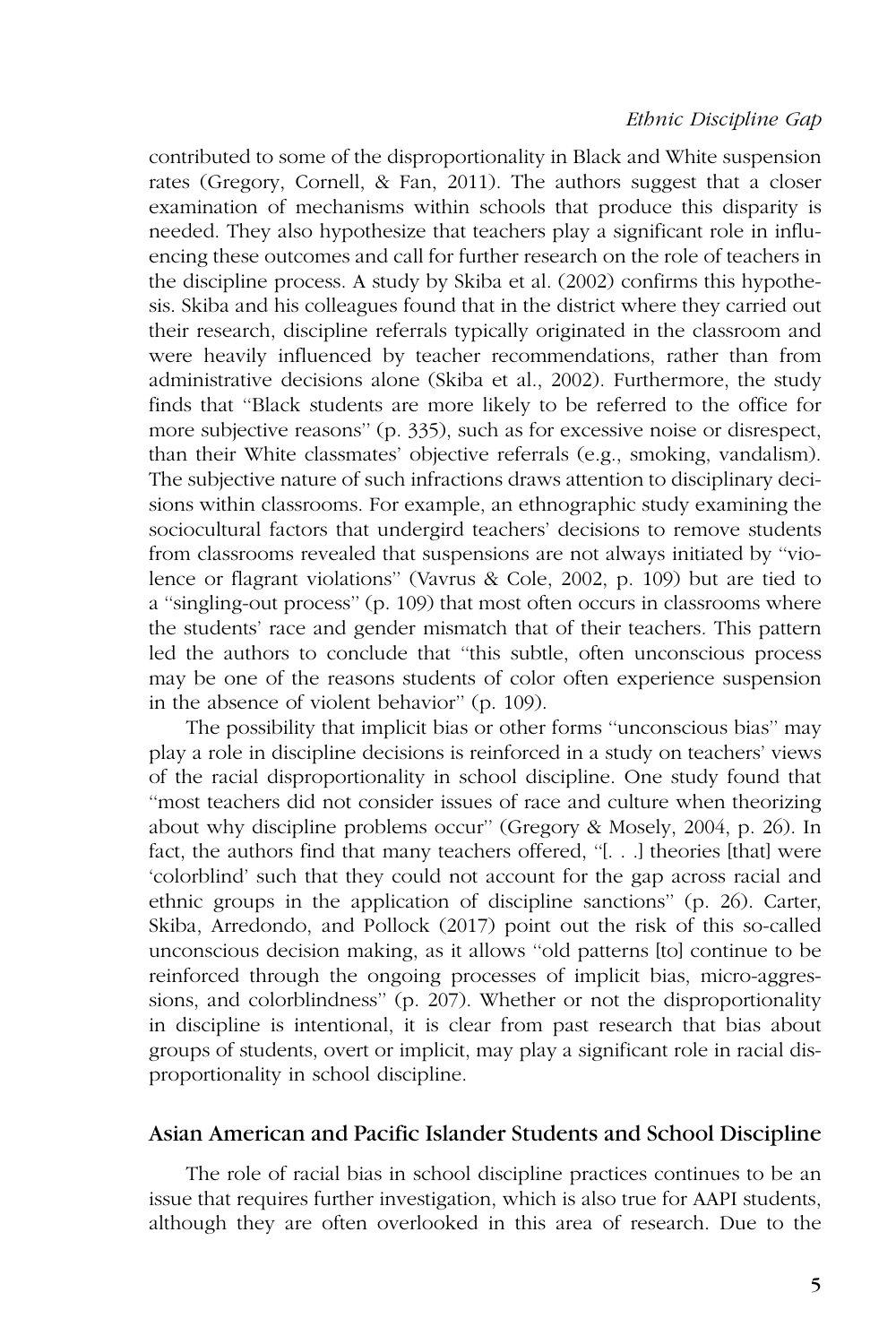concept of the model minority—the notion that unlike other ethnic minority groups, AAPIs achieve universal and unparalleled academic success because they are docile, hardworking, and smart (Suzuki, 1977)—AAPIs are not the focus of concern in education (and many other matters pertaining to social policy), including in discipline studies.

The model minority hypothesis has been prevalent in educational research and the national media since the 1960s (Ng, Lee, & Pak, 2007; Petersen, 1966). Despite several studies refuting its primary thesis (Lee, 2015; Lee & Kumashiro, 2005; Pang, Han, & Pang, 2011), the notion of universal success and compliant behavior among AAPI populations persists to this day. Several scholars have suggested that by positioning AAPIs as model minorities, other minorities can be encouraged to believe that if they too adopt a strong work ethic and a compliant attitude (Pang & Cheng, 1998), success and mobility will be more likely.

Of course, the model minority framing often results in AAPIs being treated as a monolithic group, despite the enormous differences among them. In education, although patterns of relative academic success are common among some Asian groups, there is a tendency to assume that rates of achievement are uniform among all AAPIs, regardless of ethnicity, class, nationality, or immigration status. However, closer examination of educational data (when disaggregated data is available) reveals that while some AAPI groups are highly successful (e.g., only 4.8% of Taiwanese and 5.3% of Japanese have earned less than a high school degree), aggregate data do not capture the experiences of smaller segments of the AAPI population (CARE, 2013). For example, nationally, 37.4% of Cambodian and 33.8% of Lao students reported earning less than a high school diploma (CARE, 2013). The prevalence of the model minority stereotype distorts and renders invisible the experiences of these smaller groups. Lack of access to disaggregated data combined with the model minority stereotype has led some researchers and policymakers to assume that analyses of subgroups such as Southeast Asians (e.g., Cambodian, Hmong, Lao, Vietnamese) and Pacific Islanders (e.g., Samoan, Tongan) are not necessary. However, the few studies that are available on these subgroups reveal that they face significant structural barriers that often impede their educational achievement and attainment and, thus, their life circumstances (Empowering Pacific Islander Communities [EPIC], 2014; Kao, 1995; Ngo & Lee, 2007).

The disparities within the AAPI group are particularly significant for Pacific Islanders, who face vastly different challenges than Asian American groups, particularly East Asian ethnic subgroups (EPIC, 2014). Despite this, the 1970 Census adopted ''a catchall racial home for groups more commonly described by nationality—Japanese, Korean, Chinese, and Hawaiian/Pacific Islander'' (Prewitt, 2013, p. 101–102). Although by 1997, the Office of Management and Budget mandated that Pacific Islander groups be separated from Asian Americans, it is still not common practice, and the nearly half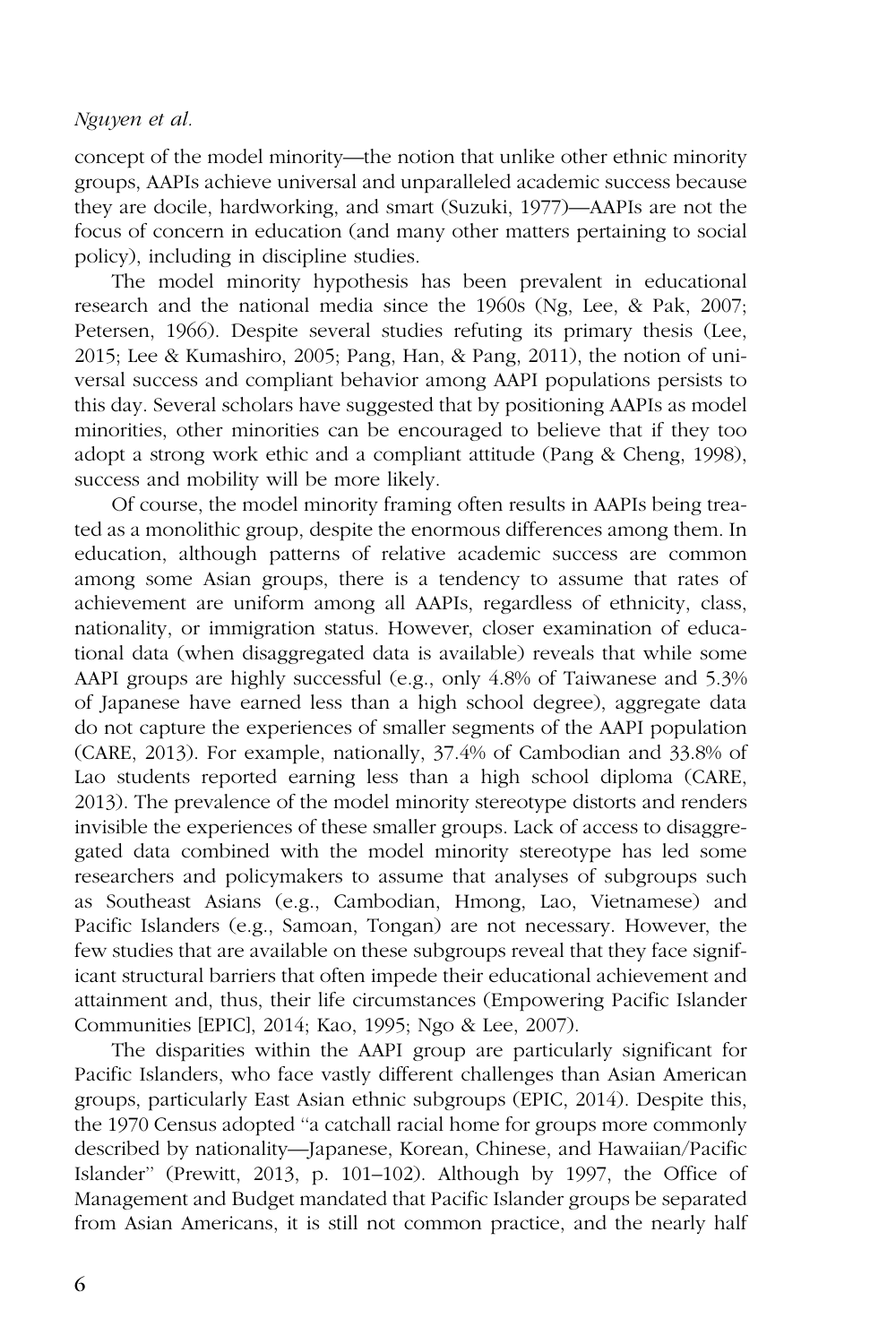a century–old arbitrary construction of the AAPI racial category continues to be used in research.

With respect to discipline, it is routine to disregard the experiences of AAPIs because when aggregated, existing data reveal that they are less likely to be disciplined than other racial groups (U.S. Government Accountability Office, 2018). However, because so few studies on school discipline feature or include this population, we know relatively little about the experiences of these groups. In one of few studies that examine the relationship between AAPIs and school discipline, findings revealed that while Asian suspensions in San Diego increased overall by 22%, the suspension rates of Indochinese—Hmong, Lao, Khmer, and Vietnamese—grew even more rapidly by 47% (Rumbaut & Ima, 1988). Examining this subgroup more closely, the study found that Lao and Vietnamese students, in particular, are overrepresented in suspensions. Duration of suspensions also varied by ethnicity: Hmong students, who were the least likely to be suspended overall, faced longer periods of suspension than other groups (Rumbaut & Ima, 1988).

Other research suggests that differences in discipline rates may be related to how groups are perceived (Skiba et al., 2002; Vavrus & Cole, 2002). One study found that Hmong high school students, for example, are viewed as ''either high-achieving 'model minorities' or low-achieving 'delinquents''' (Lee, 2001, p. 505). In the qualitative study carried out by Lee (2001), Hmong students were frequently described as ''wearing the baggy clothes, not attending school'' (Lee, 2001, p. 510) and were seen as the ''bad kids'' (p. 510). One educator claimed the Hmong students were not like other Asians because they exhibited ''truancy, rising dropout rates, and delinquency'' (Lee, 2001, Lee, 2001, p. 506). Despite significant differences in the characterizations of Asian subgroups made by educators, the absence of data disaggregated by ethnicity and the persistence of the model minority stereotypes make it difficult to study the particular experiences of groups like the Hmong and address the educational challenges they face.

Pacific Islanders also face educational barriers similar to Southeast Asian students, such as Hmong and Lao, yet there is very little research on Pacific Islanders and school discipline. Our review of the literature did yield one study that found disproportionate rates of juvenile delinquency and inschool infractions among the population (Nagasawa, Qian, & Wong, 2001). However, due to their small population in national- and state-level data sets, it is difficult to find data specifically on Pacific Islander students and school discipline, let alone data that are disaggregated by subgroup. There are school districts where Pacific Islanders constitute a larger percentage of the student population, but even in these cases, district- and school level-data are typically not disaggregated into further subgroups.

Washington State is an exception. The state does collect data that are disaggregated by ethnicity. In the remainder of this article we draw upon data from that state to analyze how Pacific Islander students fare in terms of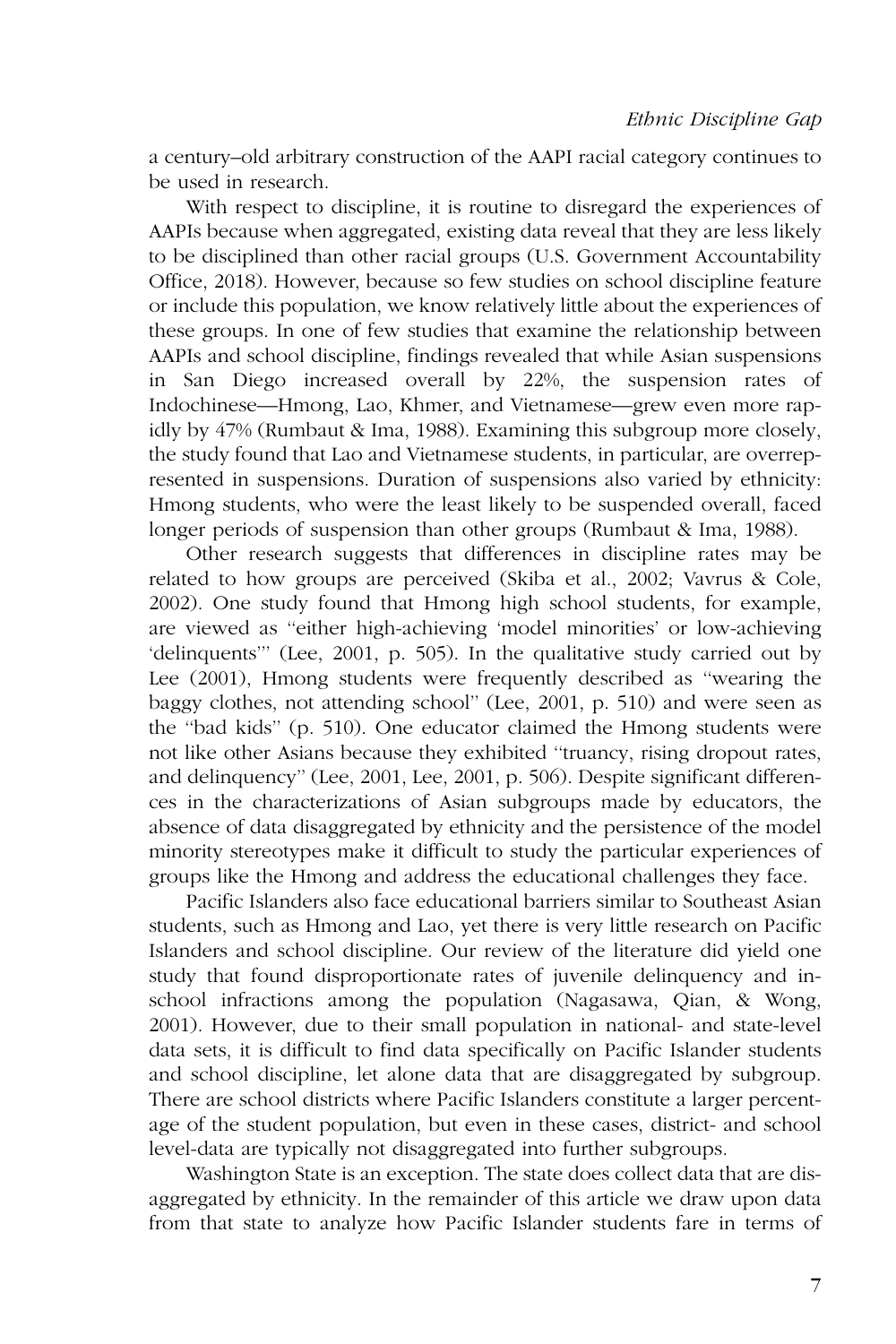school discipline. Existing studies on school discipline reveal that AAPIs are a group that is not typically the focus of studies on racial inequality. However, their inclusion in data on school discipline in Washington State provides an opportunity to uncover new insights related to the relationship between race/ethnicity and school discipline. Our contention is that by focusing on the disaggregated educational experiences of AAPIs, it will be possible to reveal broader patterns of inequity that require more detailed attention in studies on the racial discipline gap.

# Theoretical Framework

To draw attention to how racial categorization can both be used to illuminate and obscure patterns of racial inequality, we draw upon the racial formation theory developed by Omi and Winant (2015) to guide our examination of ethnic difference in school discipline. Racial formation theory was developed in response to the call for a postracial analysis of society that emerged in the post–civil rights era (Wilson, 1980). In response, Omi and Winant offered a way of understanding how racial hierarchies and racial oppression were maintained after legally sanctioned racial discrimination had been outlawed. Their perspective on the highly political character of racial categories provides a useful theoretical framework for understanding how social categories are often used as a tool in the maintenance and perpetuation of unequal practices, such as disproportionate school discipline.

Omi and Winant (2015) define racial formation as ''the sociohistorical process by which racial categories are created, inhabited, transformed, and destroyed'' (p. 109). Most important, Omi and Winant argue that racial categories are social and political manifestations of a social order that is designed to maintain White dominance and that treats racial categories as historically contingent. Racial categorization has been used to justify domination and discrimination against subordinate groups. Omi and Winant point out that rather than being static, racial categories are constantly evolving, influenced by changes in law and political circumstances.

In the United States, racial categories and the process of categorization have been used to create and maintain racial hierarchies and to rationalize inequitable structures (Omi & Winant, 2015). Omi and Winant explain that rather than being based upon scientific notions of racial purity, racial categorization has been arbitrary and political. The seemingly indiscriminate, yet calculated, nature of racial categorization and its implications is demonstrated by the waves of new immigrants entering the United States after changes in immigration laws in 1965, at which time nationality and race were used as political categories to establish and rationalize White dominance via immigration quotas and changes in categorization (Prewitt, 2013). At various times in the nation's history, for example, discrimination against immigrants, now considered White (e.g., Irish, Slavs, Jews, and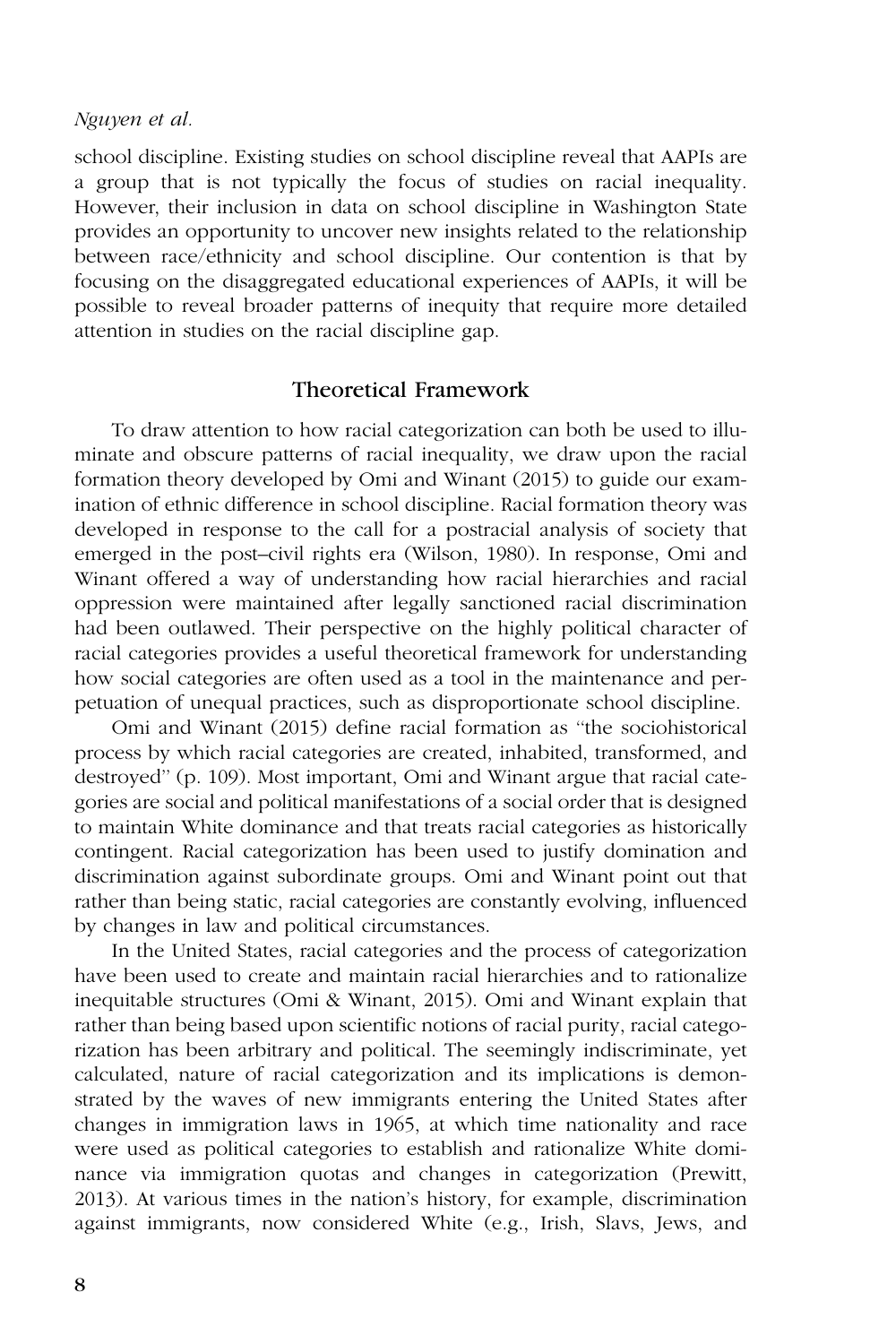Italians), was rationalized based upon assumptions about how easily these groups could—and how much they were willing to—assimilate into American society (Roediger, 2002, 2005).

For Asian immigrants who arrived in the United States during the 19th century, there was no path to Whiteness and equal treatment under the law. From the beginning, Asians were assumed to be ''unassimilable.'' Asians were brought to the United States for labor on railroads and in agriculture (particularly in Hawaii and the central valley of California and Hawaii), but to limit the growth of their population, there was a deliberate effort to disproportionately admit Asian males into the country (Takaki, 1989). When exclusion laws were adopted in the late 19th century to halt the growth of the Chinese and Japanese populations, it became even clearer that racial categories were being used to maintain White supremacy and the racial hierarchy that had been in place since the founding of the republic. The implications of discrimination toward Asians remained in practice far after the immigration quotas were rescinded, such as in cities like San Francisco, where Asian immigrants were required to attend racially segregated schools (Kuo, 1998).

Unlike White immigrants, immigrants of color (including Asians) were treated as inferior and regarded as ethnically distinct. In other words, while Italians were viewed as separate from Irish or Poles, they were nonetheless included in the broader White category. However, despite the wide diversity among Asian, Black, and Latino immigrants, these groups were treated and perceived as a monolith. Omi and Winant (2015) describe the racial formation process in this way:

Ethnicity theory has not delved in any significant extent into the meaning of [ethnic group] distinctions. There is a racist element in this substitution—in which whites are seen as variegated in terms of group identities, but blacks, Latin@s, Native Americans, and Asian Americans ''all look alike.'' (p. 44)

Although discrimination against Asian Americans in the latter 20th century is nothing like the treatment experienced prior to changes in immigration laws in 1965, as we show in our analysis of discipline data, treating AAPIs as a monolithic group serves as the foundation on which the model minority stereotype has been sustained (Suzuki, 1977). By grouping all AAPI ethnic groups under a single category without attention to their social circumstances and life outcomes, and applying the model minority stereotype to the group, the experiences of subgroups that need additional support can be obscured.

By drawing attention to ethnic variation in our analysis of the experiences of AAPI subgroups (CARE, 2013), we hope to refute the model minority stereotype and call for additional research on how immigration, socioeconomic status, and schooling experiences contribute to disparities in educational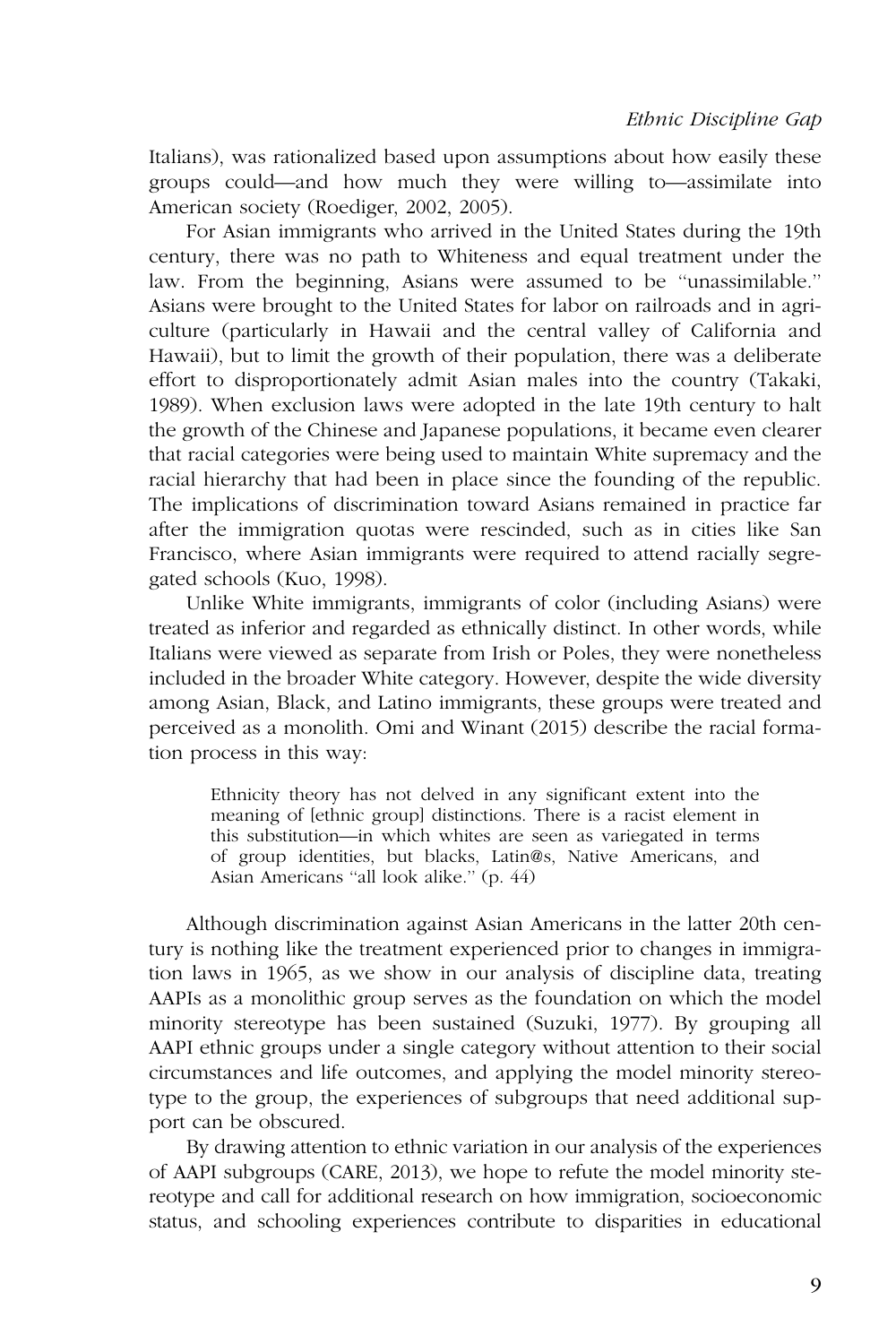outcomes. Omi and Winant (2015) describe this type of analysis as a process of ''rearticulation'' of racial groups and suggest that redefining racial categories is one way to counter the effects of racial inequality:

This process of rearticulation produces new subjectivity by making use of information and knowledge already present in the subject's mind. [. . .] we define rearticulation as a practice of discursive reorganization or reinterpretation of ideological themes and interests already present in subjects' consciousness, such that these elements obtain new meaning or coherence. (p. 165)

In the following sections we investigate if and how a disaggregated analysis of discipline patterns among AAPIs can facilitate the process of rearticulation.

Central to rearticulation is the acknowledgement of how power manifests in the racial order. As previously stated, the seemingly arbitrary process of categorization is a social manifestation of White dominance, a way in which White has retained its place at the top of the racial hierarchy by shifting who is considered White and who gains the privileges of that Whiteness. Thus, while we advance rearticulation of race categories in order to ''highlight racial differences and particularities'' (Omi & Winant, 2015, p. 260), this process also ''acknowledges the social structures and practices of race and racism: the vast fabric of inclusion and exclusion, advantage and disadvantage, and power and powerlessness that are built into the social system'' (Omi & Winant, 2015, p. 261).

As critical race theory highlights, it is necessary to challenge ''the traditional claims of [. . .] objectivity, meritocracy, color and gender blindness, race and gender neutrality, and equal opportunity'' (Solorzano, 1998, p. 122); thus examining racial categorization is not only a practice in pointing out unseen disparities but also an effort toward challenging the dominant ideology of a racial hierarchy that maintains White dominance. In education, critical race theory has pointed out the contradictory ways educational systems operate, with potential to oppress and marginalize coexisting with potential to emancipate and empower (Ladson-Billings, 1998; Tate, 1997). By rearticulating racial categories through the examination of a mechanism that oppresses and marginalizes—school discipline—we seek to facilitate a greater understanding of contesting systemic racial inequality in education.

While racial formation theory is useful for understanding why and how existing racial categories misrepresent the experiences of AAPI subgroups, it does not explain the presence of disparities between groups that may be evident when a more detailed analysis is possible. For this reason, we draw on Carter and Welner's (2013) framing of opportunity gaps to illuminate the discipline gap further. Departing from the conventional academic focus on achievement gaps between groups—captured by disparities in test scores, graduation, and failure, among other outcomes—Carter and Welner advance a theoretical shift to opportunity gaps, which they write, draws ''our attention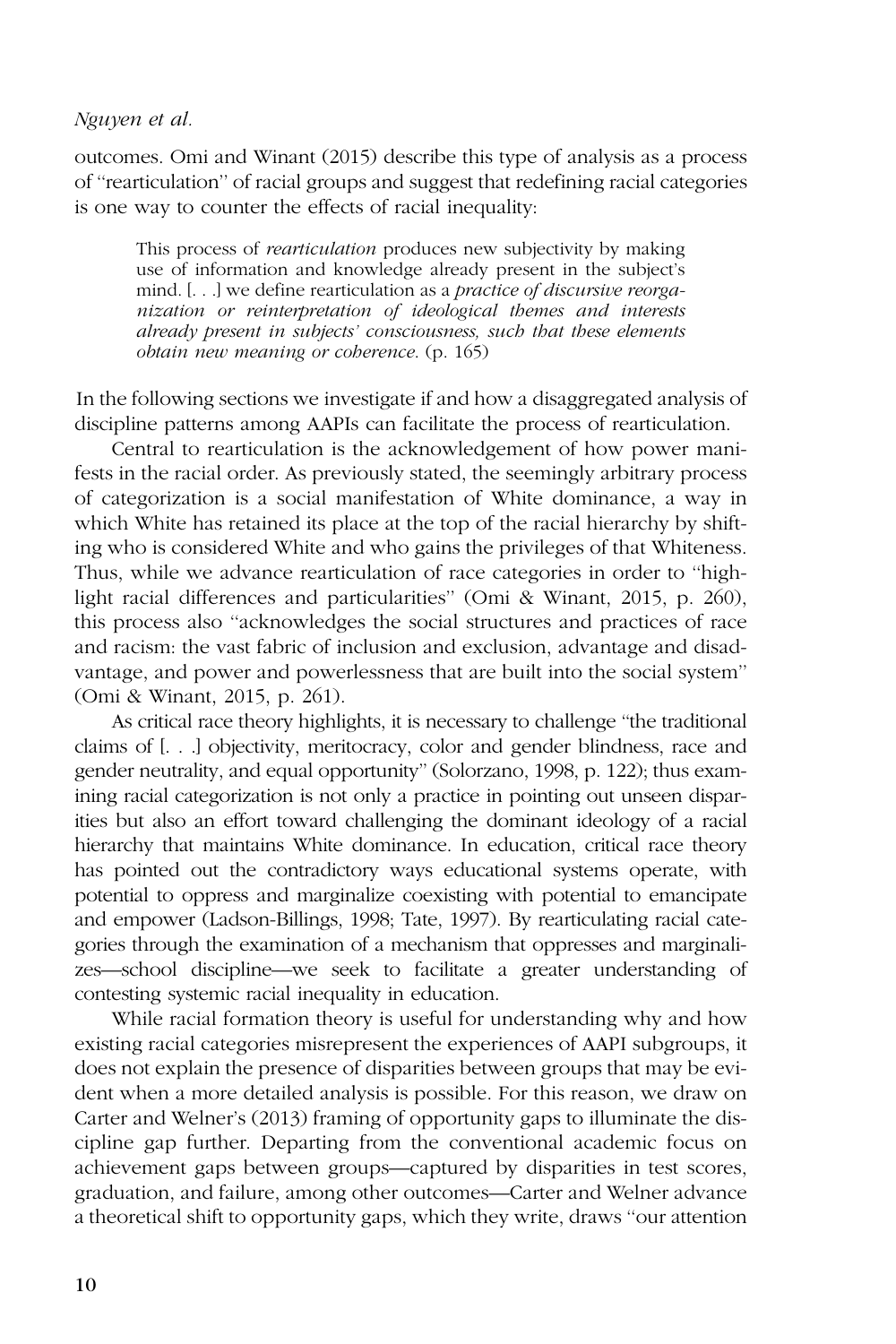from outcomes to inputs—to the deficiencies in the foundational components of societies, schools, and communities that produce significant differences in educational—and ultimately socioeconomic—outcomes'' (p. 3). Within these systems, an ''education debt,'' or ''forgone schooling resources that we could have (should have) been investing in (primarily) low income kids, which deficit leads to a variety of social problems'' (Ladson-Billings, 2006, p. 6), accrues that produces disparities. From this point of view, racial gaps in achievement—between broader racial groups, and between smaller subgroups—are influenced by a long history of exclusion from public education, unequal opportunities to access quality schooling, and uneven investment in students of color, to name but a few (Ladson-Billings, 2006). In this article, we examine another component that produces achievement gaps—school discipline. Determining whether particular groups are disproportionately affected by school discipline practices is essential to ensuring that all students have access to educational opportunities (Losen & Gillespie, 2012), thus equitable opportunity to achieve (Ladson-Billings, 2006).

As we show in this analysis of state-level data, patterns of ethnic differentiation in school discipline can expose gaps in educational opportunities. In illuminating these gaps in opportunity, our hope is that our study will contribute to efforts to rearticulate the boundaries of race in ways that make it possible to better understand discipline disparities and easier to address evidence of discrimination and mistreatment.

# Method

#### Study Site

In 2013, Washington State's legislature enacted a number of changes regarding school punishments resulting in suspension or expulsion. The state mandated that data on discipline be disaggregated to include the collection of nine categories of student behavior (see Jaudon, Came, Stensager, & Sechrist, 2015), seven categories of interventions (see Student Discipline Data Task Force, 2013), and the number of days of suspension or expulsion. The collection of these data allowed for public monitoring of discipline patterns and increased the attention schools placed on their discipline practices. Additionally, the legislature recommended that discipline data be disaggregated by race and by ethnic subgroup, including AAPI subgroups. As one of few states with this level of transparency toward AAPIs, Washington State's data on discipline provide an opportunity to examine new dimensions of the racial discipline gap.

## Data

Data for this study were provided by the Washington OSPI, which is charged with the collection of all K–12 enrollment and state assessment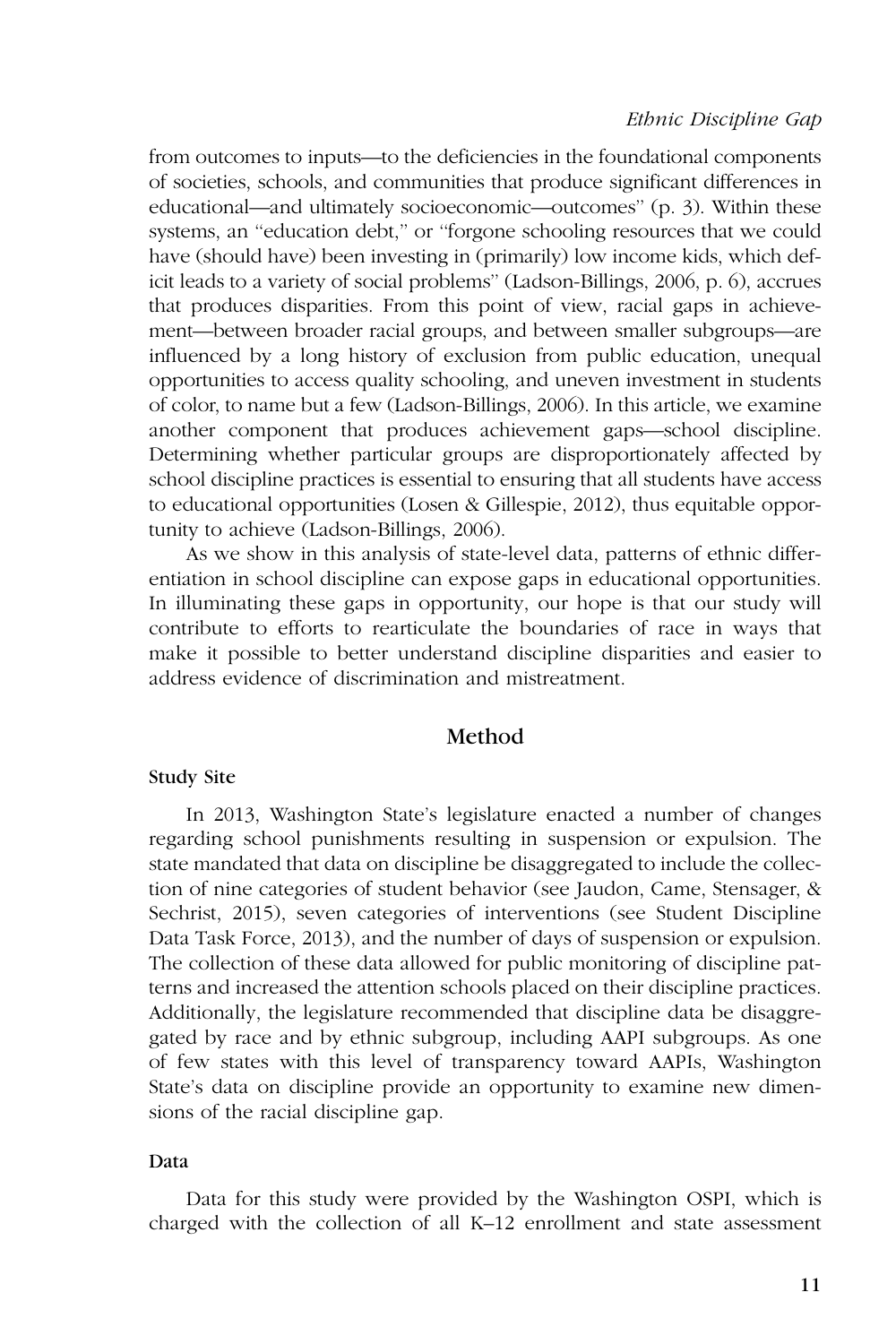| Asian American | Pacific Islander       |
|----------------|------------------------|
| Asian Indian   | Fijian                 |
| Cambodian      | Guamanian/Chamorro     |
| Chinese        | Mariana Islander       |
| Filipino       | Melanesian             |
| Hmong          | Micronesian            |
| Indonesian     | Native Hawaiian        |
| Japanese       | Other Pacific Islander |
| Korean         | Samoan                 |
| Lao            | Tongan                 |
| Other Asian    |                        |
| Pakistani      |                        |
| Taiwanese      |                        |
| Thai           |                        |
| Vietnamese     |                        |

Table 1 Office of Superintendent of Public Instruction Asian American and Pacific Islander Ethnic Subgroup Categories

data (Comprehensive Education Data and Research System; for detailed collection procedures, see OSPI, 2017). Included in the data are all students  $(N = 1,050,332)$  enrolled in any of the K–12 public schools in Washington State in the 2013–14 school year. Of that population, 84,756 or 8.07% are AAPI, who are represented in 14 Asian American and 9 Pacific Islander ethnic subgroup categories (Table 1). These ethnic subgroups were defined by OSPI and were used as categorized and not modified in the study. The racial and ethnic data are collected differently in each district and school using a variety of methods, including intake forms at the start of the academic year, demographic questionnaires, and in some instances where parents/ guardians do not submit information, observer identification by a school administrator. Both racial/ethnic and disciplinary data are reported from schools to their respective districts, and from all districts to OSPI.

The data set analyzed in this study draws from state-level data across all K–12 public schools during the 2013–14 academic year. The data reveal discipline patterns for Washington State as a whole, and are not specific to districts/schools/grade levels. The aggregation of discipline data by race and ethnic subgroup does not include other demographic factors, such as gender or socioeconomic status. Furthermore, while data are collected on nine categories that result in suspension or expulsion, the findings in this study are an aggregate of those categories, as the sample becomes too small when examining each disciplinary category by each ethnic subgroup. The data analyzed do not allow for a more nuanced analysis of why racial disproportionality may occur; however, they do reveal patterns and allow one to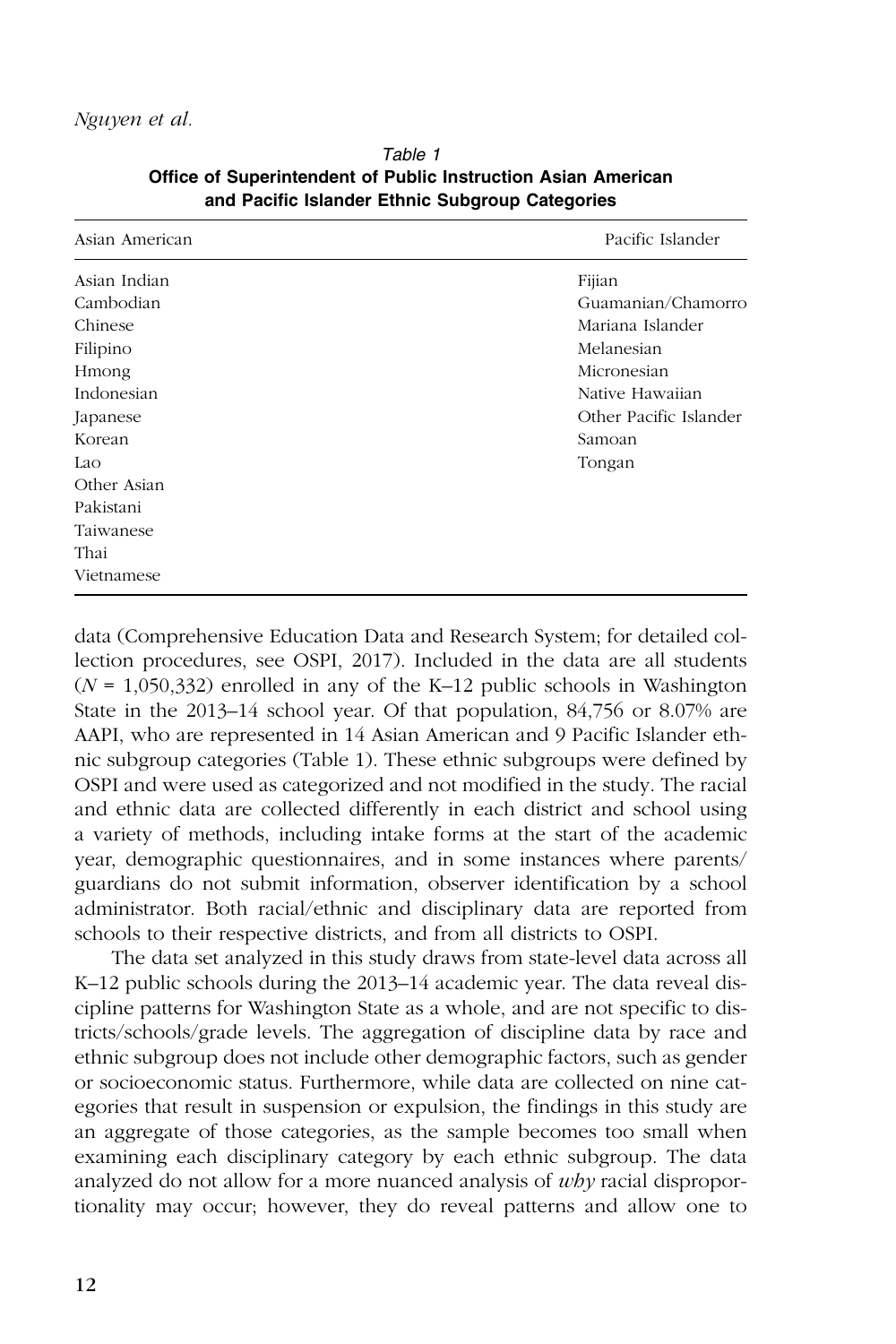observe if ethnic disproportionality exists. The data also make it possible to determine whether a discipline pattern warrants further investigation. As one of few states to collect disaggregated racial data by ethnic subgroup (e.g., California, Hawaii, Colorado), in addition to tracking disciplinary occurrences, Washington State data offer the opportunity to investigate unseen dimensions of the racial discipline gap.

#### Analyses

To examine the racial discipline gap in Washington State, we present three measures: composition index, risk index, and relative risk. The composition index describes the proportion of disciplinary occurrences attributed to students of a given racial group. To interpret this, we must compare it to that racial group's proportion of all enrolled students. Overrepresentation is indicated when a group's share of disciplinary occurrences is greater than its share of enrollment, which occurs when Equation  $(1)$  is true (where *i* indexes racial group).

$$
\frac{\text{Occurances}_i}{\text{Total occurrences}_i} > \frac{\text{Enrollment}_i}{\text{Total error}}
$$
\n(1)

The composition index comparison gives us an intuitive sense of whether each racial group experiences disproportionality; however, it does not allow for across-group comparisons, and it suffers from scaling issues when dealing with very large or small proportions (Gibb & Skiba, 2008). Despite its limitations, this approach is commonly used in racial disproportionality studies (Donovan & Cross, 2002; Gregory et al., 2010; Skiba et al., 2011). In alignment with prior research, we also use this statistical method to provide a general landscape of the data.

A second measure, the *risk index* (RI), measures the risk of a disciplinary occurrence within a racial group. In our implementation, shown in Equation (2),  $RI_i$  can be interpreted as the risk of a disciplinary occurrence per 100 students in racial group i or, more simply, as the number of disciplinary occurrences per 100 students in group *i*. The risk index is useful because it allows for a straightforward comparison of discipline rates across groups.

$$
RI_i = \frac{Occurrences_i}{Enrollment_i/100}.
$$
\n(2)

The third measure, known as *relative risk*, is the ratio of the risk indices for two racial groups. Equation (3) shows the calculation of this ratio, where  $RR_{ij}$  can be interpreted as the number of times more likely racial group i is to experience a disciplinary occurrence compared to racial group j.

$$
RR_{ij} = \frac{RI_i}{RI_j}.
$$
\n(3)

This method is preferred because it allows us to compare the risk of disciplinary occurrences of each race to a reference group (Bollmer, Bethel,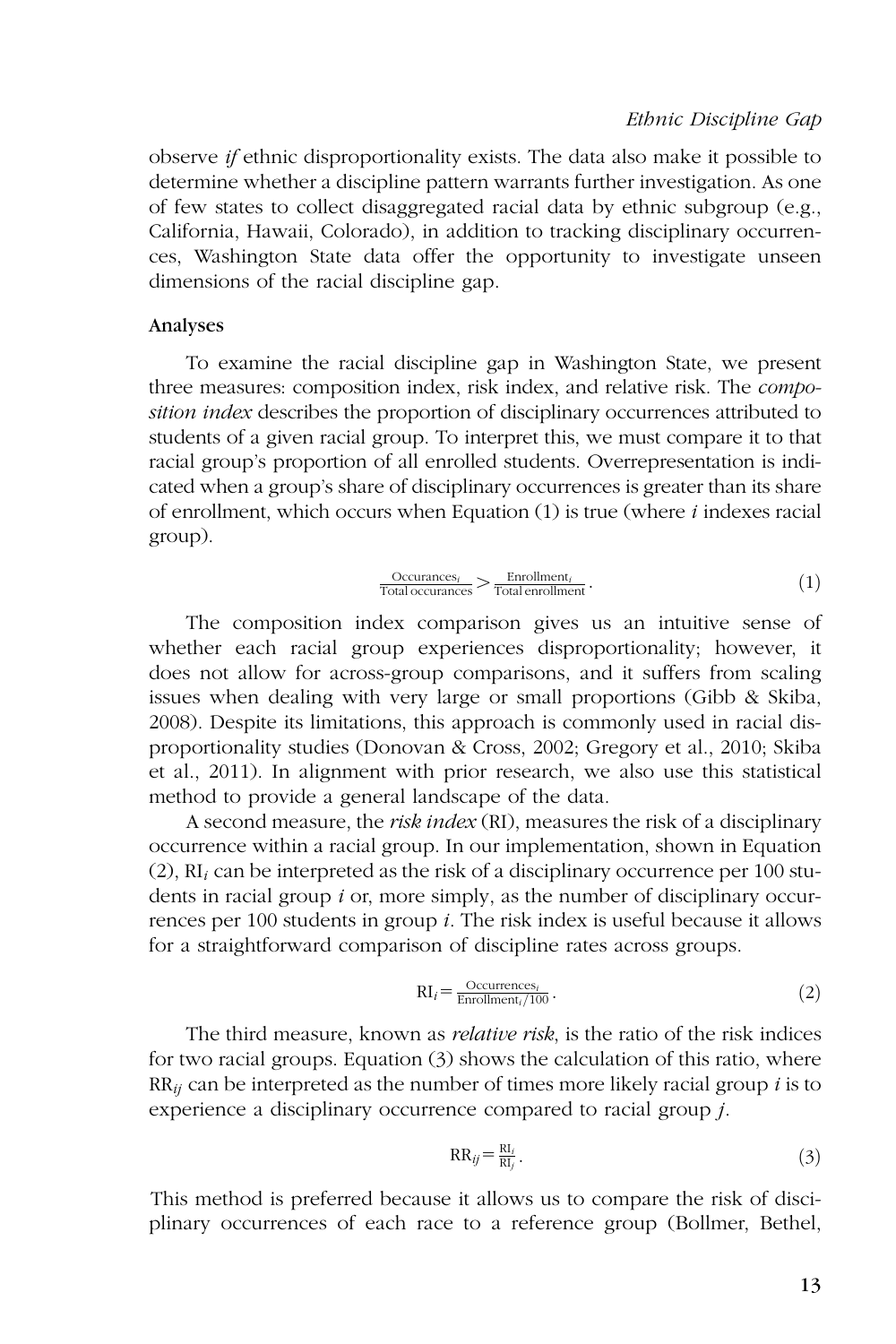Garrison-Mogren, & Brauen, 2007). We implement this using the Poisson regression in Equation (4),

$$
\log(y_i) = \log(n_i) + \alpha_0 + \beta_i r_i, \qquad (4)
$$

where, as indexed by racial group,  $y_i$  is the number of occurrences of discipline,  $n_i$  is the number of students in hundreds,  $\log(n_i)$  is an offset, and  $r_i$  is an indicator variable for race. Mirroring many studies on school discipline (Anyon et al., 2014; Skiba et al., 2002; Skiba et al., 2011), we omit the White indicator variable for race, setting White as the comparison group. In this formulation,  $exp(\beta_i)$  gives the relative risk of discipline of race i compared to White students. White students serve as the comparison because it reflects common practice in disciplinary studies. Although we do not believe this must always be the case, as a study that aims to establish the presence of the ethnic discipline gap, we follow the methodological approach validated by past research.

The p values associated with relative risk are indicated via asterisks in the tables in the following sections of this article. Under strong assumptions, these asterisks represent evidence for rejecting the null hypothesis that the indicated race is disciplined at the same rate as White students. We calculated these  $p$ values from the Huber-White standard errors associated with Equation (4). The Huber-White estimator helps control for mild violations of the Poisson distribution assumption that the variance equals the mean (Cameron & Trivedi, 2013). That said, we have almost certainly violated the independence assumption—students may be written up multiple times for the same incident, and incidents may lead to other incidents within a school. This violation can bias  $p$  values downward, inflating the evidence for rejecting the null hypothesis. For this reason, we do not discuss the  $p$  values in terms of hypothesis rejection. We recommend focusing on the magnitude of the relative risk, which is large in many cases, and using the  $p$  value asterisk as supplemental, descriptive evidence, provided by an imperfect statistical test.

#### Results

We begin by offering a general landscape of school discipline patterns in Washington State, highlighting the gaps between racial groups in both composition index and risk index. Table 2 follows the general practice of national research by aggregating AAPIs into one category. Using the composition index method, we compare ''% of Enrollment'' to ''% of Occurrences'' and see that every race besides White and AAPI make up a higher proportion of disciplinary occurrences than their share of the population.

While comparing composition indices provides intuitive evidence for whether any one race is experiencing disproportionate discipline, the measure can be misleading when comparing across groups. For example, even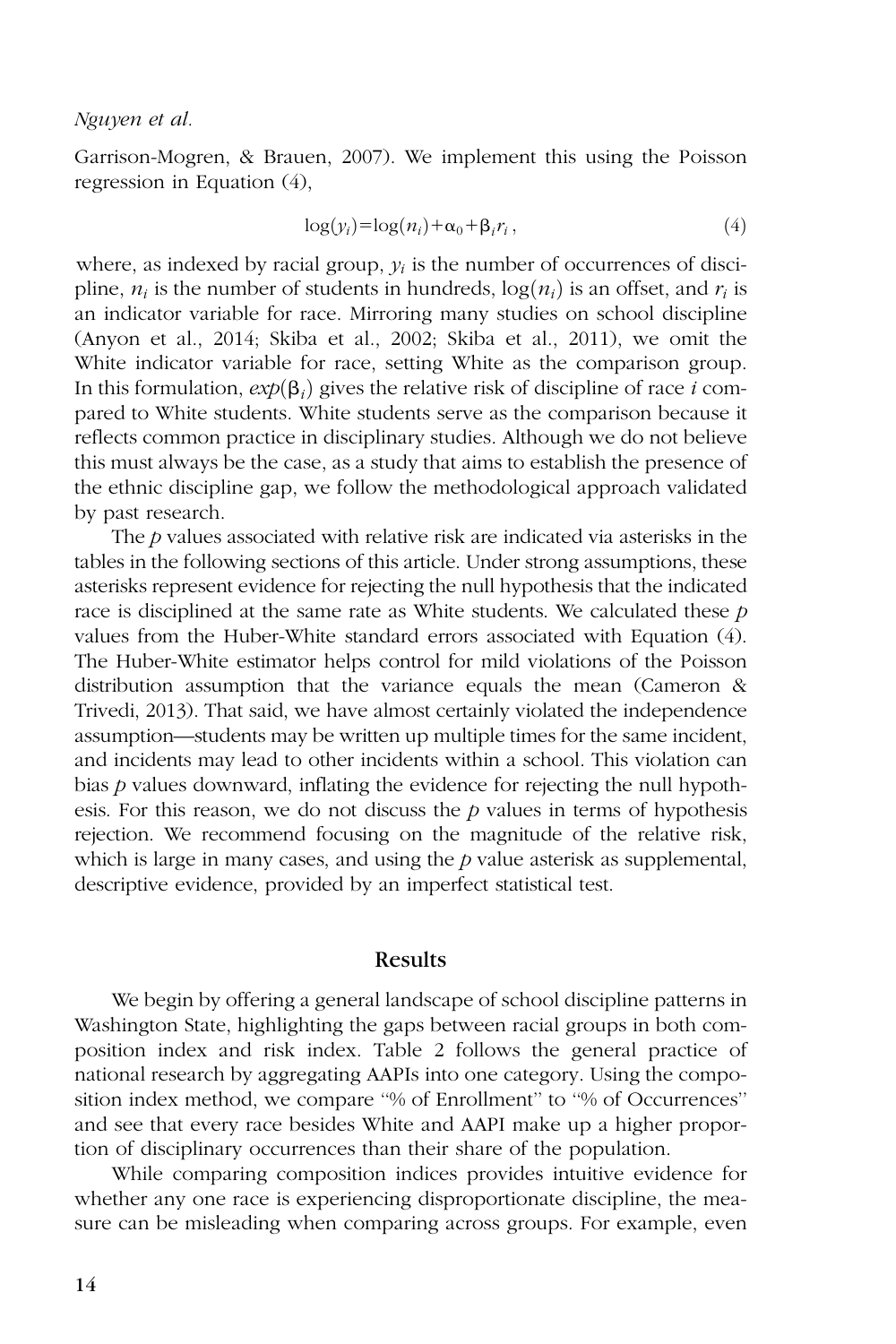| Category                                                                                                        |                                       |                            |               | Enrollment Occurrences % of Enrollment % of Occurrences Risk Index Relative Risk |       |           |
|-----------------------------------------------------------------------------------------------------------------|---------------------------------------|----------------------------|---------------|----------------------------------------------------------------------------------|-------|-----------|
| Asian American and Pacific Islander                                                                             |                                       |                            | 8.07          | 4.07                                                                             | 2.60  | $0.62**$  |
| Native American                                                                                                 |                                       |                            | 1.56          | 2.84                                                                             | 9.42  | $2.24***$ |
| Black                                                                                                           | 84,756<br>16,346<br>48,251<br>214,114 | 2,202<br>1,539<br>6,814    | 4.59          | 12.58                                                                            | 14.12 | $3.35***$ |
| Latino                                                                                                          |                                       |                            |               | 24.97                                                                            | 6.32  | $1.50**$  |
| Two or more                                                                                                     | 66,755                                | $13,522$<br>3,958<br>3,958 | 20.39<br>6.36 | 7.31                                                                             | 5.93  | $1.41***$ |
| White                                                                                                           | 520,053                               |                            | 59.03         | 48.22                                                                            | 4.21  | keference |
| Not provided                                                                                                    |                                       |                            | 0.01          | 0.01                                                                             | 5.26  | $1.25***$ |
| Total                                                                                                           | 1,050,332                             | 54,144                     |               |                                                                                  | 5.15  |           |
| Note. Reference group for relative risk is White students.<br>$*_{\mathcal{D}} < .05.$ $*_{\mathcal{P}} < .01.$ |                                       |                            |               |                                                                                  |       |           |

|  | !<br>. |  |
|--|--------|--|
|  |        |  |

15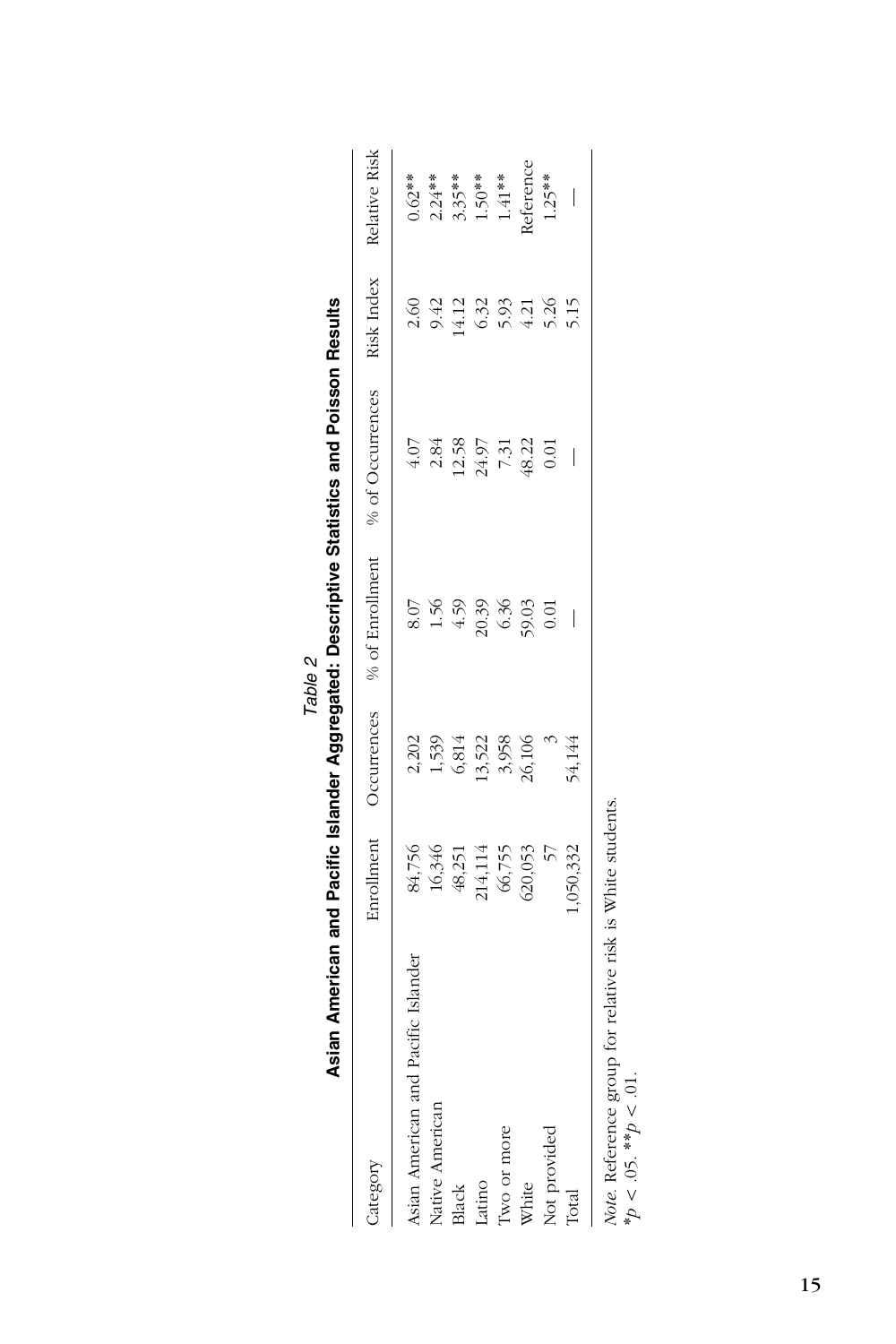though Native American students have a smaller difference between their proportion of discipline and their proportion of the population  $(2.84\%$  -1.56% = 1.28%) than Latino students  $(24.97% - 20.39% = 4.58%)$ , this does not mean that Native American students were less likely to be disciplined than Latino students. The sizes of the difference in the proportions are not comparable because smaller groups will naturally have smaller differences. To compare across any two groups, we look to the risk index, or column ''RI,'' which presents the number of disciplinary occurrences per 100 students for each race. Now we see that Native American students experience 9.42 disciplinary occurrences per 100 students, compared to 6.32 for Latinos, meaning Native American students are disciplined more often per student than Latino students, despite a smaller composition index difference.

Table 2 also shows that Black, Latino, and Native American students are disproportionately more likely to be recipients of school discipline compared to White students. Black students were  $14.12/4.21 = 3.35$  times more likely than their White peers to experience exclusionary discipline. Native American students were 9.42/4.21 = 2.24 times more likely and Latino students were  $6.32/4.21 = 1.50$  times more likely than White students to be disciplined. AAPIs, when aggregated, do not disproportionately experience discipline, having the lowest risk of discipline of any racial group.

To demonstrate the importance of disaggregating racial group data, we offer Table 3, with Asian Americans and Pacific Islanders disaggregated from the broader AAPI category, and then further disaggregated into ethnic subgroups. Although Asian Americans are not disproportionately targeted when compared to White students—they were about half as likely to be disciplined as White students ( $p \lt 0.01$ )—Pacific Islanders were nearly 2 times more likely than White students to be disciplined ( $p \le .01$ ). Aggregating AAPIs hides the discipline gap experienced by Pacific Islander students because there are more Asian American students, leading to the numerical domination of the aggregate measure. This result illustrates the problem with aggregating AAPIs into one category: The disproportionate rates of Pacific Islander student discipline compared to White students is undetectable.

Table 3 also disaggregates AAPI into ethnic subgroups. When compared to White students, every Asian American subgroup experiences a significantly lower risk of discipline. When comparisons are made between Asian American subgroups, however, disproportionality emerges. The comparisons drawn here are between Southeast Asian subgroups (e.g., Cambodian, Lao) and East Asian subgroups (e.g., Chinese, Taiwanese) because they reflect the stark contrast that exists in the Asian American category, as the educational outcomes of East Asians more reflect the commonly accepted narrative of Asian American success that obscures the disparities of Southeast Asians (CARE, 2013). In this case, Cambodian students have 2.74 disciplinary occurrences per 100 students. Compared to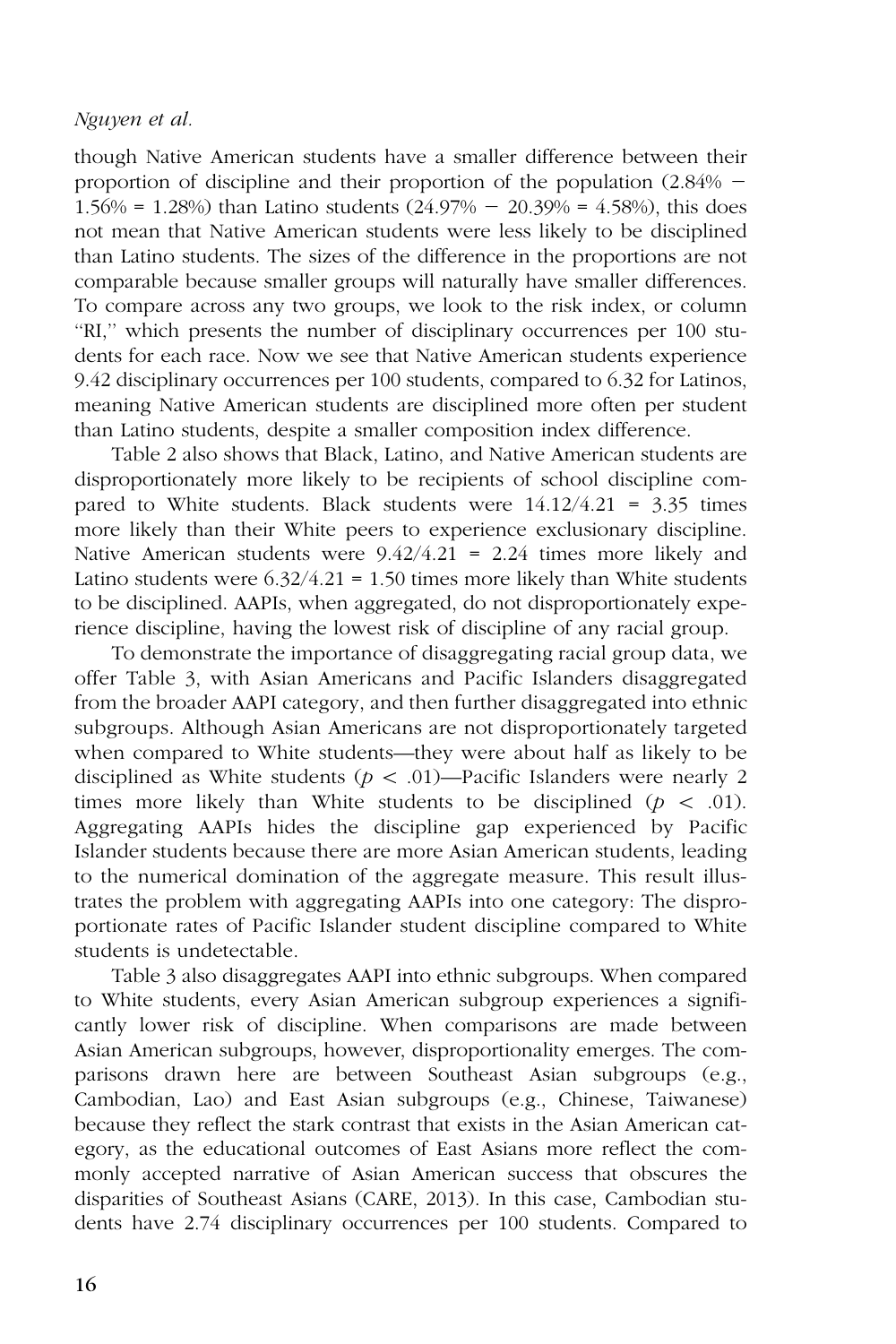| Category               | Enrollment | Occurrences    | % of Enrollment | % of Occurrences | Risk Index | Relative Risk |
|------------------------|------------|----------------|-----------------|------------------|------------|---------------|
| Asian                  | 75,103     | 1,413          | 7.15            | 2.61             | 1.88       | $0.45**$      |
| Asian Indian           | 7,622      | 78             | 0.73            | 0.14             | 1.02       | $0.24**$      |
| Cambodian              | 2,299      | 63             | 0.22            | 0.12             | 2.74       | $0.65**$      |
| Chinese                | 9,005      | 75             | 0.86            | 0.14             | 0.83       | $0.20**$      |
| Filipino               | 9,027      | 200            | 0.86            | 0.37             | 2.22       | $0.53**$      |
| Hmong                  | 433        | 8              | 0.04            | 0.01             | 1.85       | $0.44*$       |
| Indonesian             | 313        | 3              | 0.03            | 0.01             | 0.96       | $0.23*$       |
| Japanese               | 1,779      | 31             | 0.17            | 0.06             | 1.74       | $0.41**$      |
| Korean                 | 5,644      | 92             | 0.54            | 0.17             | 1.63       | $0.39**$      |
| Lao                    | 942        | 27             | 0.09            | 0.05             | 2.87       | $0.68*$       |
| Other Asian            | 23,905     | 669            | 2.28            | 1.24             | 2.80       | $0.67**$      |
| Pakistani              | 711        | 12             | 0.07            | 0.02             | 1.69       | $0.40**$      |
| Taiwanese              | 736        | $\overline{4}$ | 0.07            | 0.01             | 0.54       | $0.13**$      |
| Thai                   | 563        | 10             | 0.05            | 0.02             | 1.78       | $0.42**$      |
| Vietnamese             | 9,004      | 151            | 0.86            | 0.28             | 1.68       | $0.40**$      |
| Pacific Islander       | 9,653      | 789            | 0.92            | 1.46             | 8.17       | $1.94**$      |
| Fijian                 | 305        | 17             | 0.03            | 0.03             | 5.57       | 1.32          |
| Guamanian/Chamorro     | 1,320      | 53             | 0.13            | 0.10             | 4.02       | 0.95          |
| Mariana Islander       | 125        | 13             | 0.01            | 0.02             | 10.40      | $2.47**$      |
| Melanesian             | 18         | 3              | 0.00            | 0.01             | 16.67      | $3.96*$       |
| Micronesian            | 967        | 120            | 0.09            | 0.22             | 12.41      | $2.95**$      |
| Native Hawaiian        | 511        | 33             | 0.05            | 0.06             | 6.46       | $1.53*$       |
| Other Pacific Islander | 3,627      | 318            | 0.35            | 0.59             | 8.77       | $2.08**$      |
| Samoan                 | 2,575      | 232            | 0.25            | 0.43             | 9.01       | $2.14**$      |
| Tongan                 | 244        | 19             | 0.02            | 0.04             | 7.79       | $1.85**$      |

Table 3Asian American and Pacific Islander Disaggregated by Subgroups: Descriptive Statistics and Poisson Results

Note. Reference group for relative risk is White students. \* $p < .05.$  \*\* $p < .01$ .

17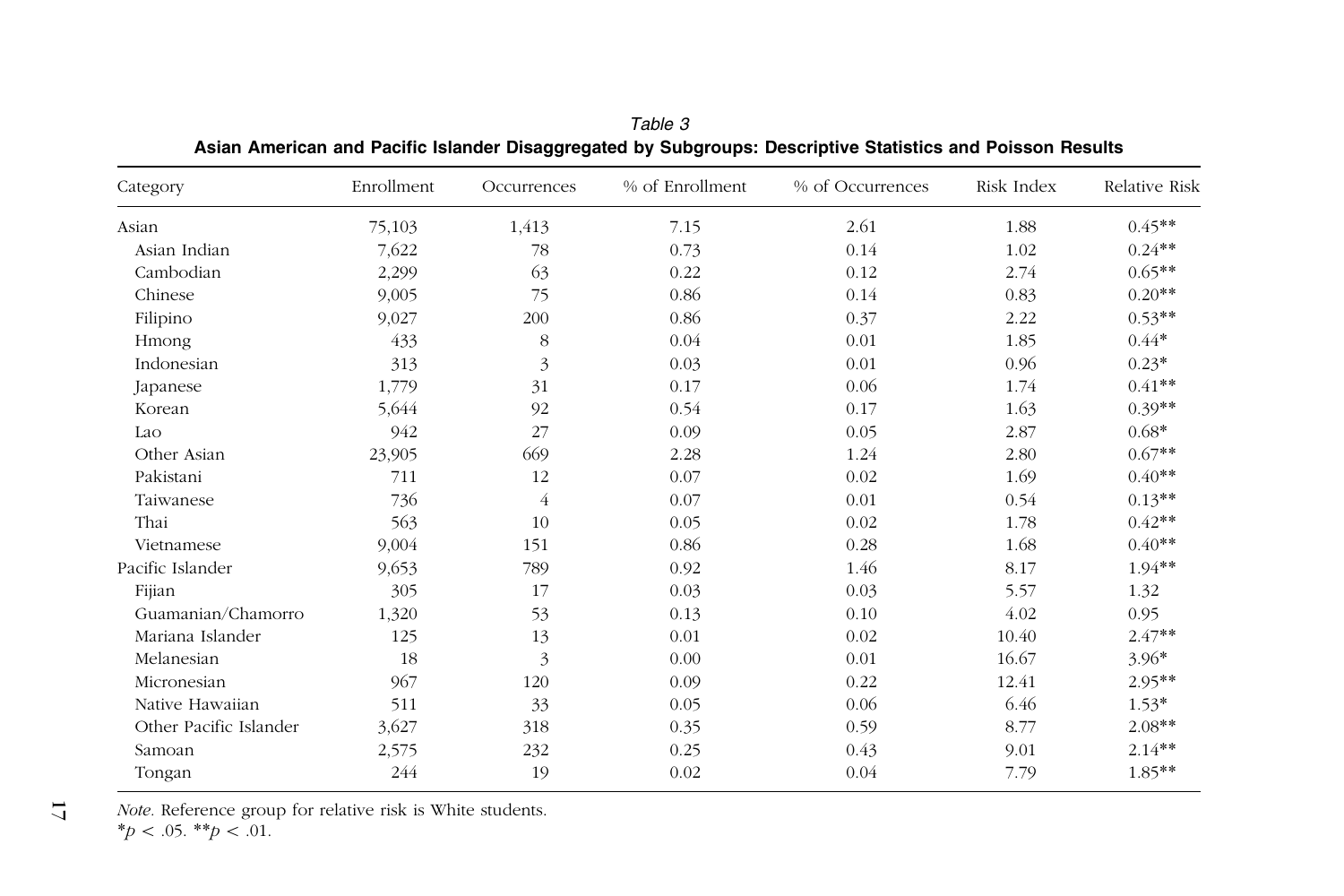Chinese students, at a rate of 0.83 per 100 students, Cambodian students are 2.74/0.83 = 3.30 times more likely to be disciplined. In an even more discernable example, Taiwanese students have the lowest rate of discipline, at 0.54 occurrences per 100 students, while Lao students experienced the highest rate, at 2.87 occurrences per 100 students. This means that Lao students are 2.87/0.54 = 5.31 times more likely to be disciplined than Taiwanese students. This gap is greater than the gap in risk between Black and White students, but would be unobserved if all Asian American students were aggregated.

Unlike Asian American ethnic subgroups, no Pacific Islander subgroups have a significantly lower risk of discipline than White students. Fijian and Guamanian/Chamorro students do not experience significantly different risks of discipline than White students, while all other Pacific Islander subgroups are at significantly ( $p < .05$ ) higher risk than White students. If we were to use to the relative risk of the aggregated Pacific Islander category compared to White students (1.94) to represent all Pacific Islander subgroups, we would, for example, underestimate the risk to Micronesian students (2.95) by 33%. Furthermore, the most and least disciplined Pacific Islander subgroups are Melanesian and Guamanian/Chamorro students, with 16.67 and 4.02 occurrences per 100 students, respectively. This means Melanesian students are 16.67/4.02 = 4.15 times more likely to be disciplined than Guamanian/Chamorro students. This is, again, larger than the White-Black discipline gap that draws most of the scholarly attention but is hidden by the aggregate measure.

## Discussion

The purpose of this article is to determine if an ethnic discipline gap may be present among AAPIs and Washington State's data make it possible to investigate heterogeneity within the broader AAPI racial category. The results of our analysis reveal that there is disproportionality in school discipline among AAPIs that has previously been unnoticed. By establishing the presence of a discipline gap correlated with ethnicity among AAPI subgroups, we can call for further research to contextualize and explore the factors that may be contributing to these inequitable educational outcomes. AAPIs constitute a recently created political category that many of its members do not necessarily identify with. For this reason, racial formation theory (Omi & Winant, 2015) serves as a useful framework to guide and interrogate AAPIs as a racial category.

The findings confirm past studies that have established the presence of racial discipline disparities between Black, Latino, and Native American students, as compared to their White peers (Gregory et al., 2010; Gregory et al., 2011). Like Skiba et al. (2011), our results show that Black students are 3.35 times as likely to experience school discipline as White students in the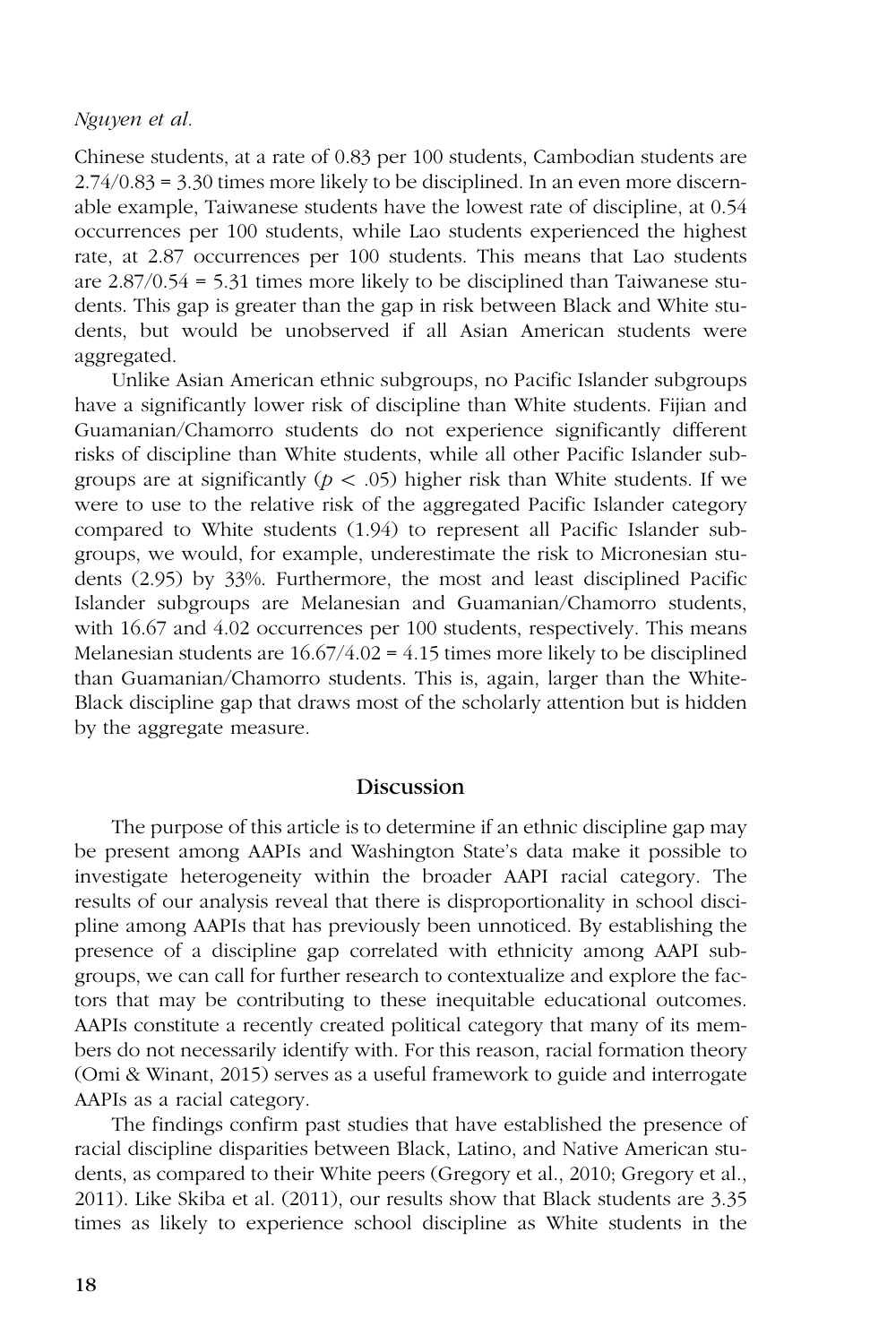measurement of risk ratios. Latino and Native American students are 1.50 and 2.24 times as likely to be disciplined, respectively. In this respect, Washington State mirrors the patterns of racial disproportionality in school discipline that has been identified in other studies.

Our findings make it possible to generate new insights and knowledge about the racial discipline gap, especially as it pertains to the experiences of AAPIs who are rearticulated as a category when Pacific Islander students are separated from the more populous Asian American grouping. Omi and Winant (2015) describe rearticulation as a process through which subgroups are reorganized into new racial categories that correspond to changes in their political status. When aggregated into a single AAPI category (the well-established category), the experiences of Pacific Islanders, our findings reveal, are entirely overlooked despite the fact that they are nearly twice as likely as their White peers to be disciplined. Once separated, however, it becomes clearer that although typically grouped with Asian Americans, Pacific Islanders have educational experiences that mirror those of Black, Latino, and Native American students. In Washington State, Pacific Islander students have high school graduation rates (64.6%) that are close to their Black (67.8%) and Latino (67.3%) peers (Cam & Ireland, 2015). Similarly, their high school dropout rates are also similar to those of Black, Latino, and Native American students (Cam & Ireland, 2015). As Skiba et al. (2014) point out, students attending schools with higher rates of achievement tend to be less suspected and less suspended. Pacific Islanders in Washington State attend schools that are more likely to be segregated—(over 60% of the Pacific Islander population in Washington State live in just two counties) and are more likely to be considered low-performing in terms of high school achievement (Takeuchi et al., 2008). Our analysis revealed that the patterns of disproportionality in school discipline among Pacific Islanders are similar to that of other historically underserved populations.

Though limited to correlations, the results for our study show that when it comes to discipline—and possibly other aspects of their educational experiences and outcomes (CARE, 2015)—it is critical to separate Pacific Islanders from Asian Americans. Our findings challenge assumptions about the relationship between race and school discipline by revealing the variations in the experiences of Pacific Islanders. It also makes it possible to begin dismantling the pervasive model minority stereotype that is applied to individuals falling within the AAPI grouping. The data reveal that Pacific Islanders have very different experiences than Asian Americans. There is a need for further research to identify the nature of the educational barriers (EPIC, 2014; Takeuchi et al., 2008) that might explain the causes of racial disproportionality in school discipline among Pacific Islander students.

The presence of subgroup variation within school discipline data further complicates the relationship between racial group membership and school discipline. By examining within-group variation, we are able to establish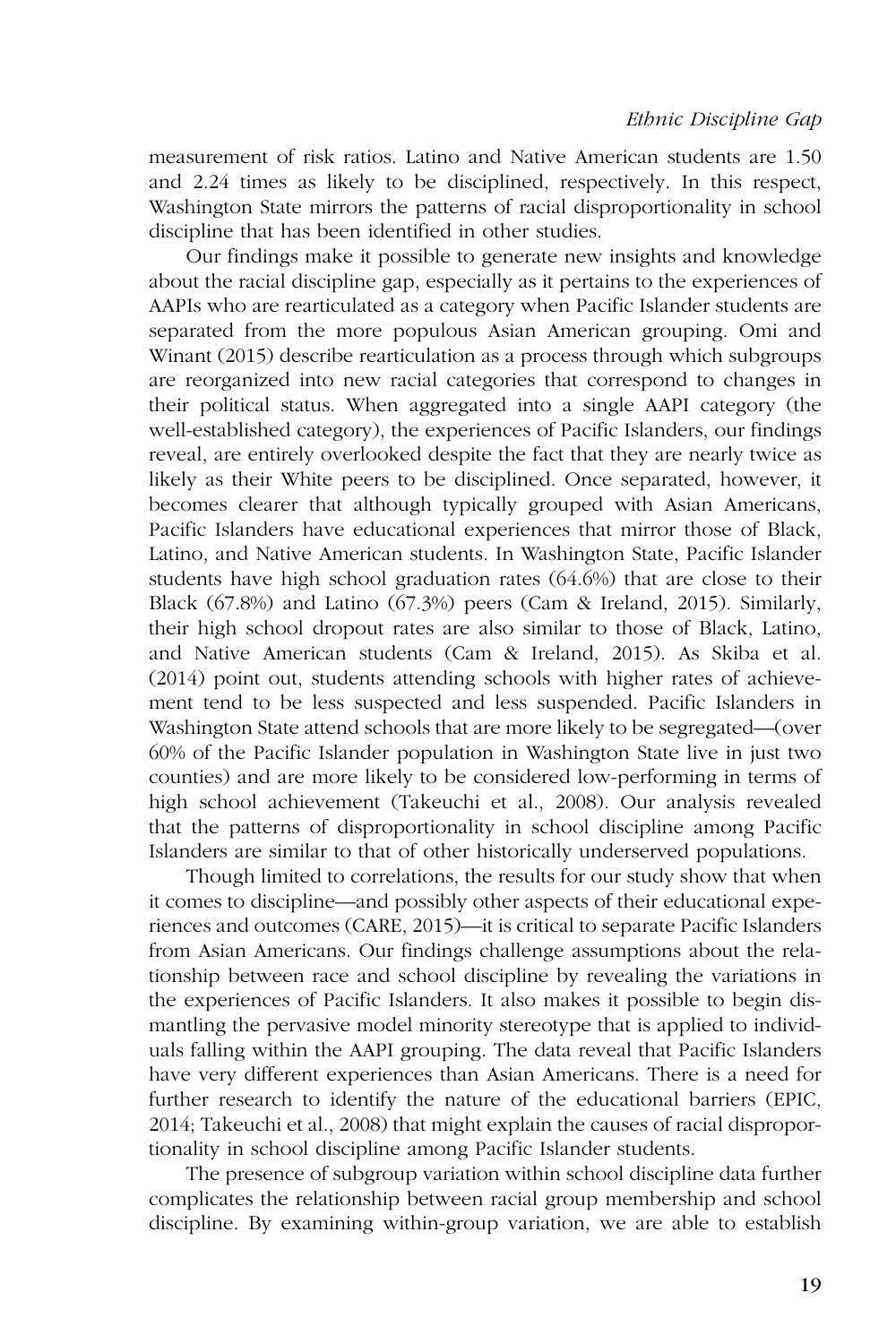that disproportionality is also occurring within the broader Pacific Islander group. For example, by comparing risk indices, we see that Micronesian students are 12.41/9.01 = 1.38 times more likely to be disciplined than Samoan students, while Samoan students are  $9.01/4.02 = 2.24$  times more likely than Guamanian/Chamorro students. Taking from Gregory et al.'s (2010) contention that disparities in discipline and achievement are ''two sides of the same coin,'' future studies on this topic should explore the relationships between discipline, achievement, subgroup membership, and when possible, the influence of socioeconomic factors. For example, the fact that Guamanian/ Chamorro experience lower rates of discipline, as compared to Samoans, might be due in part to higher reported incomes among Guamanian/ Chamorro who also have lower rates of being foreign-born, and experience lower rates of poverty than their Samoan peers (CARE, 2015; Takeuchi et al., 2008). As for the disproportionate rates of discipline among Micronesian students, very little research has been conducted on their schooling experiences that might illuminate the factors responsible for the greater likelihood that they are subjected to school discipline. Although the hardships confronting Micronesians who have been displaced from the islands by U.S. military policies have been described by journalists (Letman, 2013; Wiener, 2016), little is known empirically about their educational experiences and outcomes. In Washington State schools, we do know that Micronesians have the highest proportion of their population (51.8%) who are enrolled in programs to develop English language proficiency (CARE, 2015) among all AAPIs. However, we know very little about what role language barriers may play in influencing patterns of school discipline. Past research on teachers' views on and interactions with students of color, as it relates to school discipline, suggest that language and cultural differences between instructor and student may explain the racial disproportionality in school discipline (Gregory & Mosely, 2004; Vavrus & Cole, 2002). These studies have not included an examination of Pacific Islander students. Our findings suggest this would be a fruitful direction for future research. By identifying the factors that may serve as barriers to academic achievement (Kao & Thompson, 2003), it may be possible to devise strategies that are particularly relevant to addressing discipline within smaller subgroups.

The variation within the Pacific Islander group, however, must be taken with a grain of salt, because although Micronesians are more likely to be disciplined than Samoans, all Pacific Islander subgroups, with the exception of Guamanian/Chamorro and Fijian, have significantly higher rates of discipline than the White racial group. As such, while the ethnic variation of school discipline within the group may be helpful in directing resources to those who are the most targeted and marginalized, the collective experience of Pacific Islanders must be considered within the context of their educational pathways. For example, rates of incarceration for Pacific Islanders have increased 144% between 2002 and 2010 (EPIC, 2014), far outpacing the national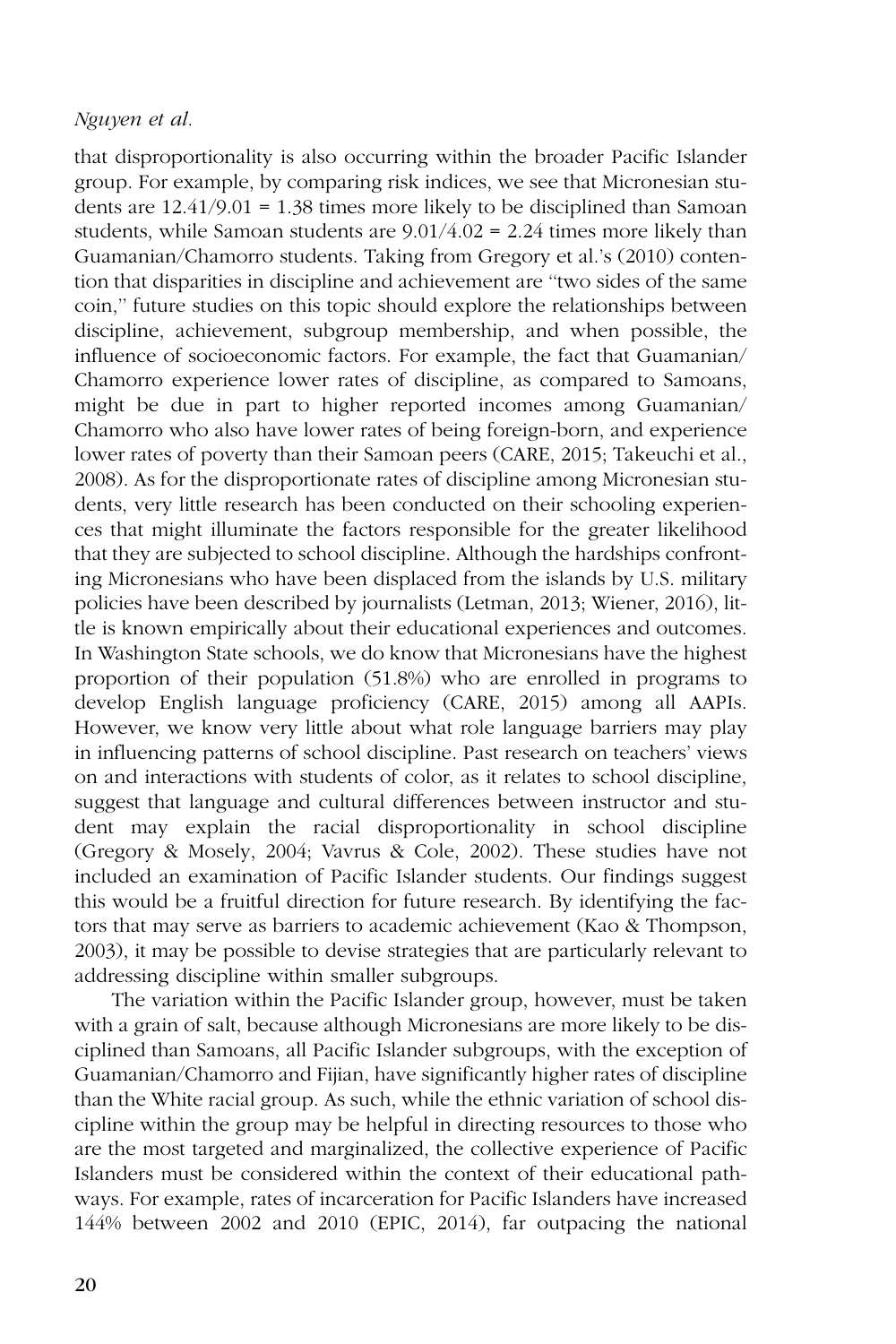average. Given the increased attention that the topic now referred to as the ''school-to-prison pipeline'' has received as a result of several studies that have been published (Advancement Project, 2010; Losen & Gillespie, 2012), there is a need to investigate whether disproportionate patterns of school discipline among Pacific Islanders may be in part responsible for the increase in incarceration rates.

The need to carefully consider the factors that may be contributing to gaps in school discipline is reinforced when examining Asian Americans, who have very different experiences from Pacific Islanders and are less likely than Whites to be disciplined in this sample. It is interesting that Southeast Asians in this data set are not facing rates of discipline that are disproportionate to White students given the other patterns of educational disadvantage they face that mirror those groups who are disproportionately targeted (e.g., Black, Latino, Native American, Pacific Islander). We speculate that a combination of school segregation and the model minority hypothesis may at least partially explain why that is the case. Across the nation, schools are becoming increasingly segregated by race and class (Stancil, 2018). In the greater Seattle area, where the largest population of Southeast Asians reside in Washington State (Hune & Takeuchi, 2008), similar patterns are evident (Kohn, 1996). As the cost of living in the greater Seattle area has risen, families of color and their children—including Southeast Asians who make up the lowest earning subgroups among Asian Americans (CARE, 2013)—have been pushed further out of the city (Riley, 2016). In fact, the only racial group excepting multiracial that has grown in the Seattle Public Schools district is White (Seattle Public Schools, 2018). Southeast Asians are more likely to be enrolled in schools with higher concentrations of Black, Latino, and Pacific Islander students. The model minority stereotype might play out in these settings differently than in schools with a majority White population.

This possibility suggests that context within broader categories can be revealing. For example, although all Asian American subgroups are at a lower risk for discipline than White students, we find that, comparing the risk index (Table 3, RI column), Southeast Asian ethnic subgroups are all more likely than the Chinese ethnic group to be targeted for discipline. Again, we compare Southeast Asian subgroups (e.g., Cambodian, Lao) and East Asian subgroups (e.g., Chinese, Taiwanese) because they reflect the stark contrast that exists in the Asian American category, with East Asian outcomes reflecting the more commonly accepted conceptions of Asian American success than the outcomes of Southeast Asians (CARE, 2013). In the case of Cambodians and Lao, they are to  $2.74/0.83 = 3.30$  and  $2.87/$  $0.83$  = 3.46 times more likely, respectively, to be disciplined compared than Chinese students. These gaps are similar to the gap between Black and White students (3.35 times) that has drawn much of the attention of discipline research. Like Pacific Islander students, Southeast Asians face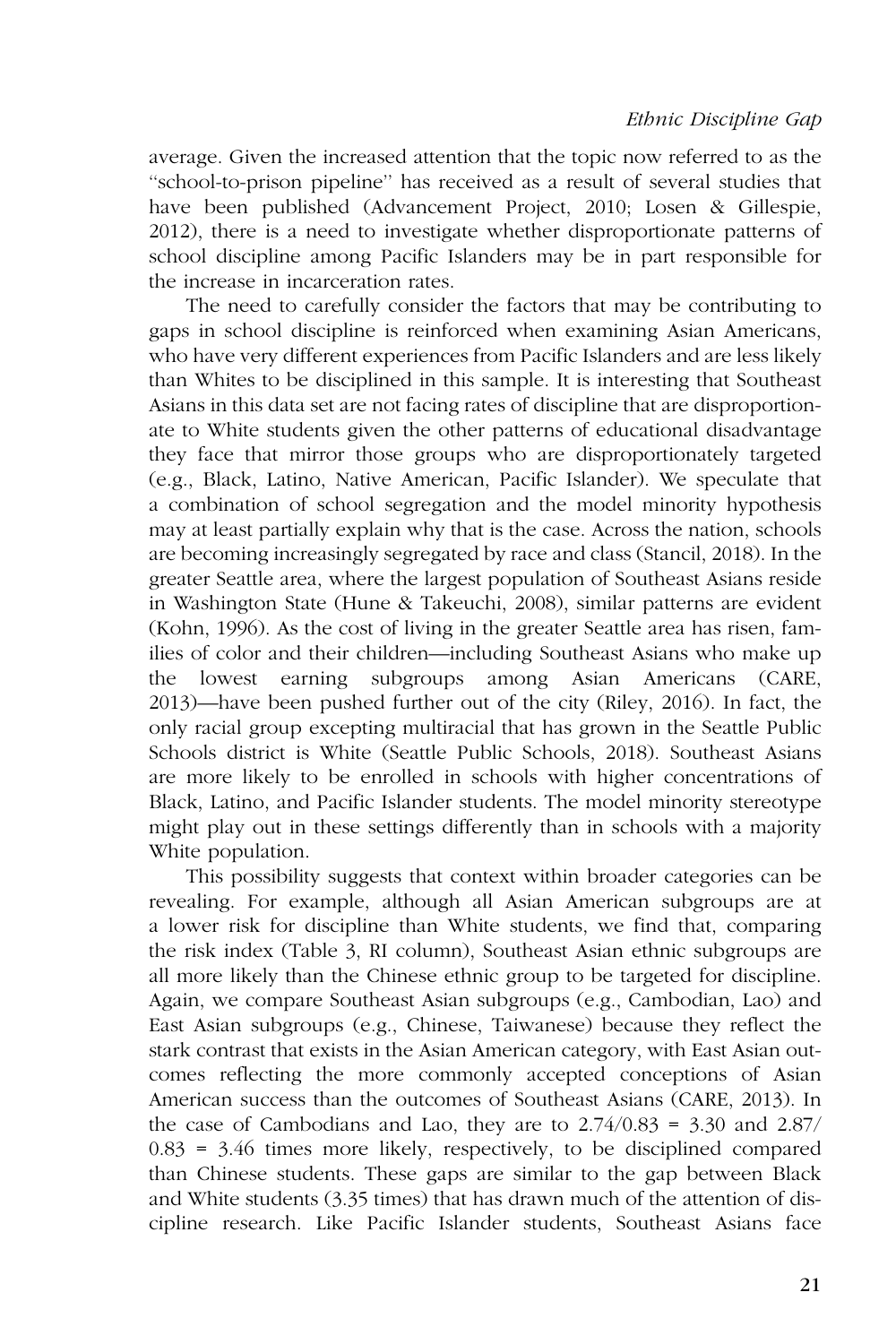educational barriers such as higher rates of enrollment in the free and reduced-price lunch program, and higher rates of truancy (CARE, 2015), which may contribute to their lower rates of high school achievement (CARE, 2015). These gaps in opportunity (Carter & Welner, 2013) may also be a factor influencing the higher rates of school discipline that they experience.

The disparities between subgroups also call into question who the comparison group should be in discipline studies. While the facts demonstrate that all Asian American subgroups are at a lower risk and all Pacific Islander groups are at equal or higher risk than White students may suggest that there is no reason to disaggregate AAPIs into further subgroups, we disagree on the grounds that AAPIs only appear homogenous in disciplinary risk when compared to White students. While using White students as the comparison group is the most commonly accepted scholarly practice, it is not to say that it is the most correct method, nor is it universally appropriate across all discipline studies. Take, for example, a school that only has one White student. If that student is suspended or expelled, then every other racial group would be less likely to be disciplined. Although this example is an extreme case to make our point, it highlights a real possibility—as schools are increasingly segregated (Stancil, 2018), it is reasonable to be more flexible in analyses in order to identify what dynamics in a school may cause disproportionality, and to set the comparison group accordingly.

As Emirbayer and Desmond (2015) suggest in their theorizations on the racial order,

Whiteness [. . .] has established itself as the unspoken norm of the racial order, to an extent infiltrating all minds. The nomos of social relations, it has become the nomos of social reflection itself, which is why whites and nonwhites alike often find themselves similarly influenced by racialized modes of thought. (p. 36)

Accordingly, Emirbayer and Desmond (2015) observe, ''In the innermost logic of their analyses, unreflexive scholars fail to treat whites as a racial group; they take whiteness for granted, viewing it simply as 'normal''' (p. 35). Taking their call for reflexivity as a point of departure, our study urges future scholars to consider the contexts of discipline studies and to be uninhibited about testing the grounds of comparison groups. Although in our study, Whites were the largest population with the lowest rates of discipline, the comparisons across ethnic subgroups within the AAPI categories challenge the racial order and, we hope, will prompt further investigation toward this end.

Finally, although we focus our attention on AAPIs in this article, we suspect that these unseen gaps caused by the lack of specificity in the data may affect other groups. As our findings demonstrate, a deeper analysis of withingroup experiences with school discipline proves to be a valuable approach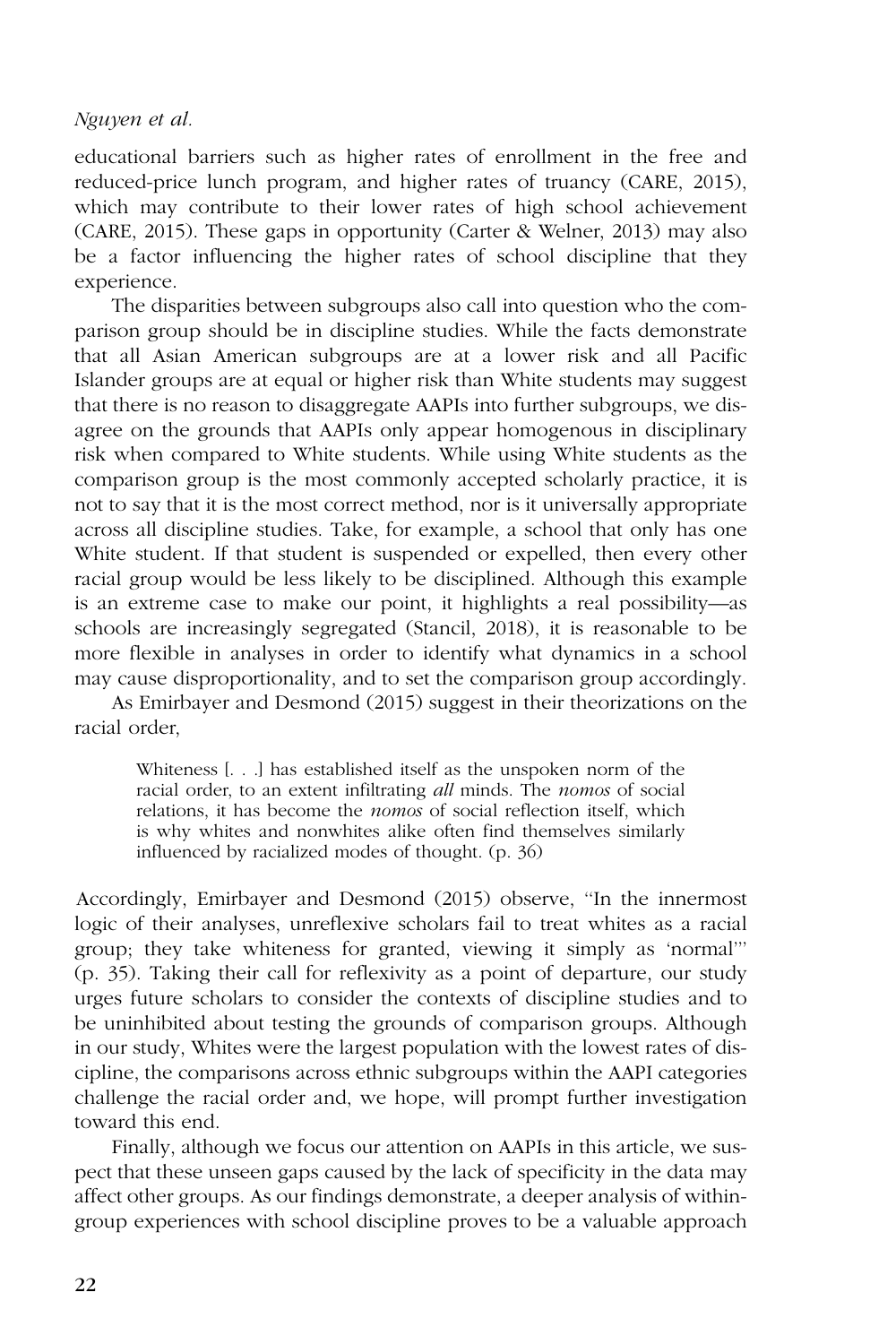## Ethnic Discipline Gap

for unmasking outcomes and patterns that may be hidden within existing data. For Pacific Islanders, a detailed, disaggregated approach is the only method that could uncover the disproportional targeting they face in school discipline. This is a student population who would be entirely missed for intervention plans and resource allocation if the practice of aggregating with Asian Americans is continued. Furthermore, the presence of an ethnic discipline gap suggests that other contextual factors are worth considering within broad categories, which is as true for other racial groups as it is for AAPIs. Within the Black, Latino, and Native American communities, for example, it would be equally valuable to know which subsectors are most likely to experience disproportionality. For instance, Latinos are a large multiracial grouping and other studies have shown tremendous differences in school performance based on race, nationality, immigration status, and socioeconomic status among groups labeled Latino (Lutz, 2007; Suárez-Orozco, 1987; Suárez-Orozco, Pimentel, & Martin, 2009).

Although discipline studies have not examined the possibility of an ethnic discipline gap within the Latino, Black or Native American populations, recent scholarship highlights the increasingly urgent need to investigate within-racial group variation given the widening heterogeneity across all races (CARE, 2015; Dowling, 2014; Harper & Nichols, 2008; Shotton, Lowe, & Waterman, 2013a, 2013b). In a report by the Institute for Immigration, Globalization, and Education, demographic data on the racial heterogeneity of each racial minority group is highlighted, concluding that ''aggregated data can provide a misleading statistical portrait of heterogeneous racial groups'' that ''conceals significant disparities in opportunities and outcomes for some particular student sub-groups'' (Nguyen et al., 2017). This same concern rings true for discipline studies. As students become increasingly diverse, the examination of the racial discipline gap must acknowledge this complexity—ethnicity is one example through which to do so. As research on the racial disproportionality of school discipline begins to further integrate analyses of context within these broader categories, such as through ethnicity, language, or immigration status, the relationship between race and school discipline will continually be rearticulated, providing a clearer scope of the unseen gaps and, thus, how to address them.

In the process of addressing these gaps, it is necessary to keep in mind that their existence is the product of disparities in opportunities (e.g., access to schools with equitable practices, unbiased classroom environments). Whether for AAPI students, or other small subgroups of students by ethnicity, nationality, language, immigration status, or other characteristics, the disproportionality of discipline must be viewed in a contextual manner accounting for when broader categories do not capture dipartites, and strategies to address those disparities must be devised accordingly.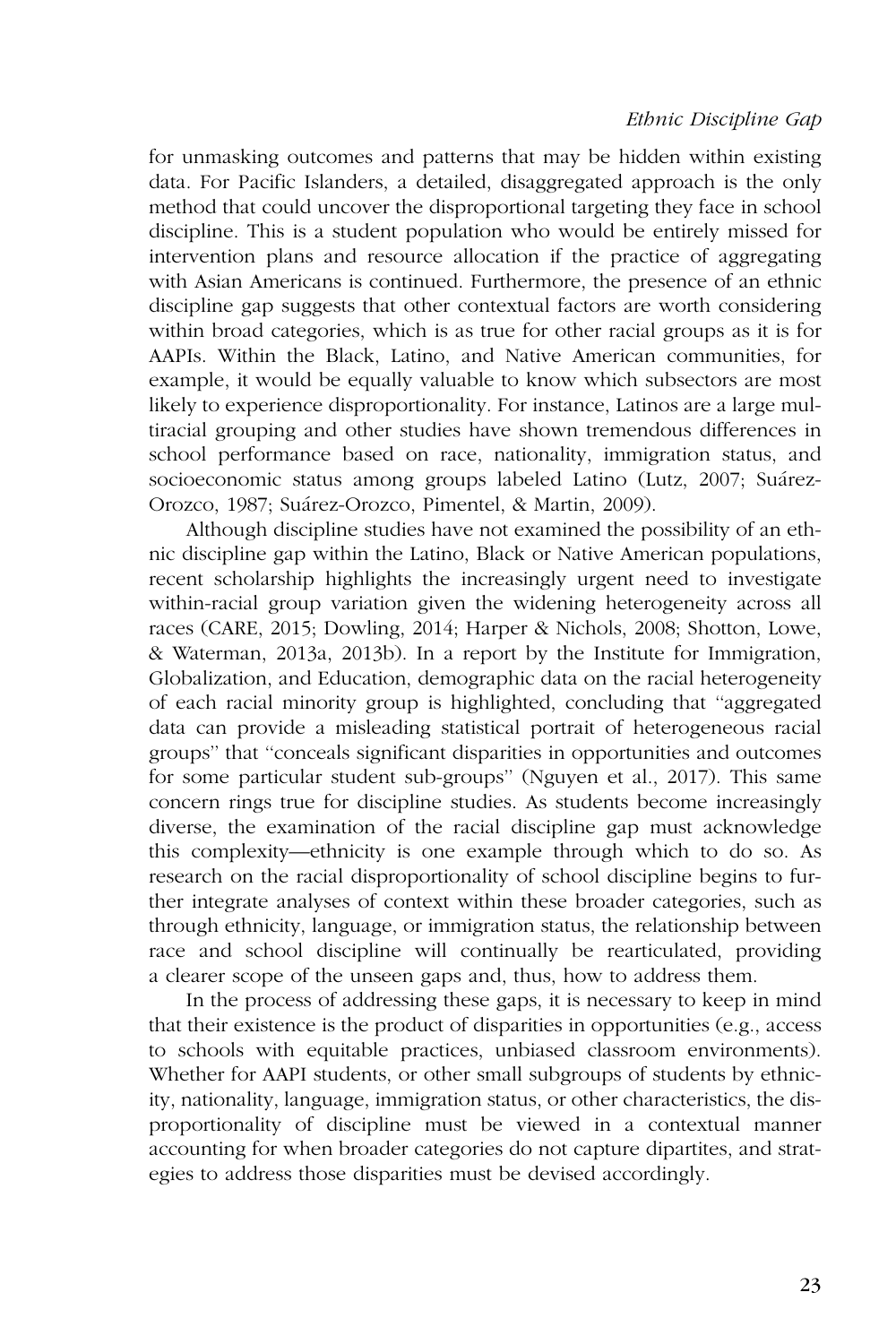## Implications and Directions for Future Research

Research on the racial discipline gap can only be as fruitful as it is revealing. Although past scholarship has importantly established the racial disproportionality of school discipline for Black, Latino, and Native American students, there is more to be uncovered. As schools in the United States serve an increasingly diverse student population, the need to understand the relationship between race/ethnicity and school discipline is possible only if we can illuminate and analyze the heterogeneity. By using data that have been disaggregated by ethnicity, it becomes possible to capture and illuminate inequitable practices. The implication of not considering within-group variation continues the practice of overlooking whole populations of students, who are unfairly ignored, such as Pacific Islanders. Given the link between school discipline and reduced academic achievement, higher likelihood of dropout, and increased possibility of being in the criminal system (Gregory et al., 2010; Noguera, 2008; Losen & Gillespie, 2012), the risk of leaving the disproportionate targeting of some subgroups unnoticed could have hugely adverse repercussions.

In terms of practice, the recognition of the ethnic variation in school discipline provides a more targeted opportunity for addressing the racial discipline gap in that it offers districts and schools more detailed information that can be helpful when developing intervention plans. For example, while Washington State has mandated access to culturally sensitive and responsive engagement plans for families of disciplined students, it would be difficult to provide these supports without further insight into student experiences and the nature of the disciplinary actions they are subjected to. Using data on the ethnic discipline gap can also inform the state's efforts to develop and deliver more comprehensive discipline-related training to school board directors, superintendents, and other school and district staff on groups that may previously have been overlooked.

While these findings are relevant and timely for Washington State, particularly as it prepares to implement the recently passed House Bill 1541, which has a number of discipline stipulations including the aforementioned reengagement plans and trainings (Washington State House Appropriations, 2016), our contribution also has significance beyond the borders of the state. The establishment of the ethnic discipline gap offers a signal to states, districts, schools, and researchers interested in addressing concerns with school discipline to reexamine broader categories that could be masking racial disproportionality experienced by some subgroups. By simultaneously unmasking the hidden aspects of the racial discipline gap and focusing on where and for which groups disproportionality is most likely to occur, there is an opportunity to better understand the disposition of the gap.

For future research, we offer three recommendations. First, we urge scholars to conduct similar studies using disaggregated data—whether by ethnicity, social class, or other markers of identity—on other racial groups to further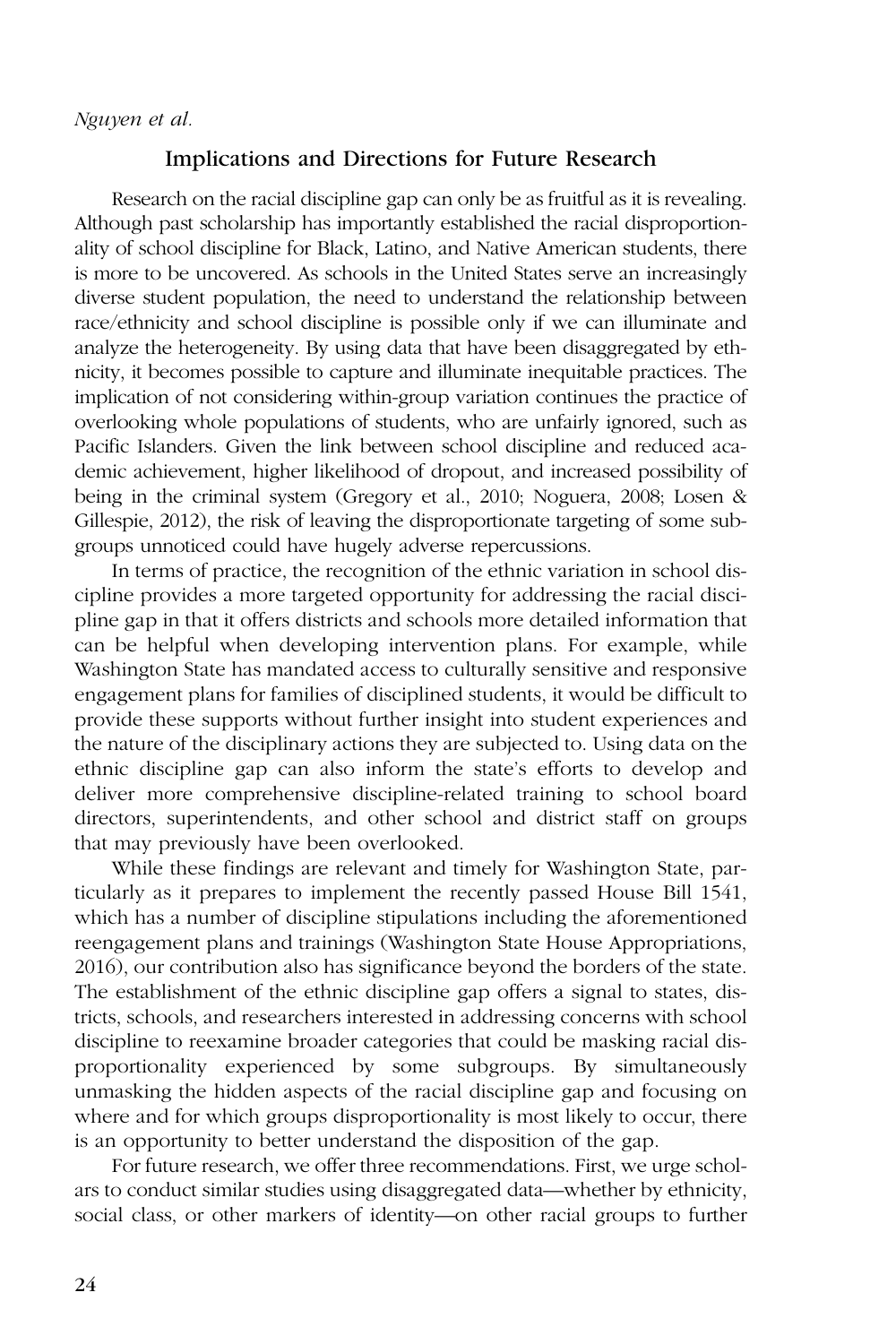#### Ethnic Discipline Gap

contextualize the racial discipline gap. For example, there is considerable diversity among Black and Latino students based on socioeconomic and immigration status. Systems that allow for greater disaggregation of data will make it possible for educational scholarship to get closer to understanding where missed opportunities for intervention may exist. This also calls on school districts and states to collect disaggregated data to be analyzed, which is a practice we urge all states to implement in their data policies.

Second, there is need for examination of school discipline in a variety of school contexts, including school type and geographic location (e.g., urban, suburban, rural), in order to better understand how school and community contexts influence the racial disproportionality of school discipline. Discipline patterns in highly segregated and impoverished communities may be very different from the patterns observed in suburban and rural communities. Furthermore, just as researchers are studying school contexts to identify racial disproportionality in school discipline, it is equally important to use these opportunities to examine school practices that *address* concerns with school discipline (see Bal, Afacan, & Cakir, 2018). Modeling after Anyon et al.'s (2016) investigation of restorative interventions as a response to school discipline, research on both incidents and responses is critical to understanding how to best address the gap.

Third, we encourage research that examines how race may be implicated on both sides of discipline, focused on those perceived as perpetrators of discipline infractions as well as those who may be victims of incidents such as bullying—the victim and the perpetrator. In considering this matter, scholars may explore how schools have defined and reported on these roles and, perhaps, furthered (or disguised) inequitable practices. This may require a reflection of the history of race and racism in schools, and how that foundation manifests in school disciplinary policies today (Carter et al., 2017). Through a more critical examination of how perceptions, stereotypes, and biases play a role in defining victims and perpetrators, research may better understand how to address racial disparities in school discipline.

#### Limitations

Although the data set used in this study has strengths that allow for the examination of ethnic gaps in school discipline, it is not without its limitations. First, there are additional details that would have bolstered our efforts to determine where disproportionality in discipline occurs that is not captured by these data. This includes data on specific grades, school levels, or district- and school-specific information. Although the data set is a census of students, it is only a bird's-eye view of the state and disallows us from commenting on school contexts, in particular. Second, given that the data are an aggregate of all the state's disciplinary cases, it is not possible to control for variables such as gender or socioeconomic status that would allow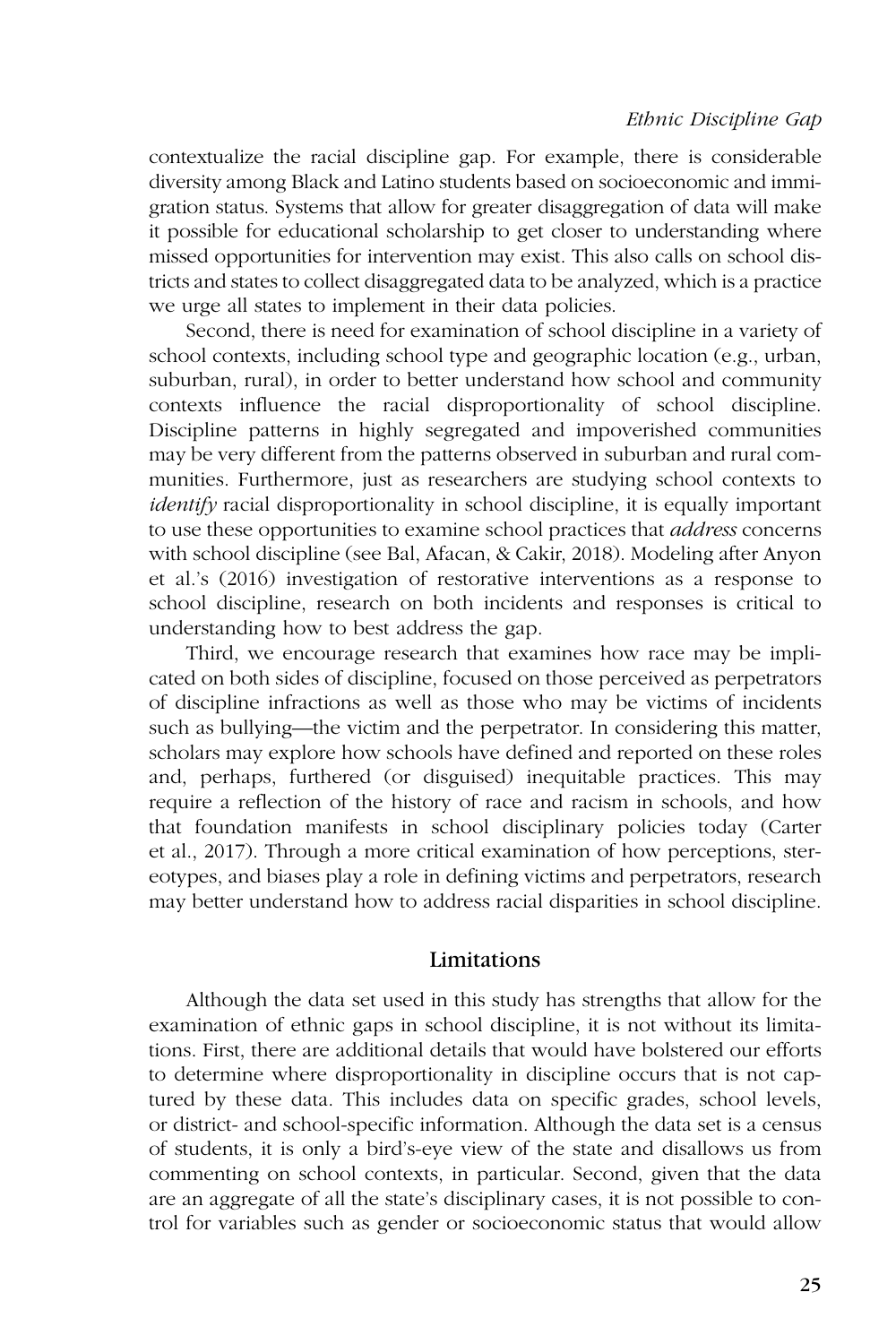for an investigation of subsectors, other than ethnicity, of each targeted racial group.

Another limitation is our inhibited explanation for the ''Other Asian'' group, which is a large population and nearly as likely as White students to experience discipline. Although we report this group's findings in the results, there are no further contextual data that allow us to comment on who this group includes, why students would have selected this category, or why they have disciplinary results similar to White students. This is a category, like others, that requires further examination.

Finally, despite our efforts to rearticulate the relationship of the AAPI categories with school discipline through the examination of ethnic subgroups, we were ultimately bounded by the administrative ethnic categories collected in Washington State by OSPI. While Washington State represents one of the most comprehensive collection approaches for AAPI data, our analysis is confined to those 16 Asian American and 9 Pacific Islander preselected ethnic subgroup categories.

#### **Notes**

<sup>1</sup>Punitive discipline refers to any type of discipline that results in some form of punishment. <sup>2</sup>

 $E_{\text{Exclusionary}}$  discipline refers to any type of discipline that removes or excludes students from their educational setting; this is the form of discipline that is included in this study, in particular.

#### References

- Advancement Project. (2010). Test, punish, and push out: How "zero tolerance" and high-stakes testing funnel youth into the school-to-prison pipeline. Retrieved from https://b.3cdn.net/advancement/d05cb2181a4545db07\_r2im6caqe.pdf
- Anyon, Y., Gregory, A., Stone, S., Farrar, J., Jenson, J. M., McQueen, J., & Simmons, J. (2016). Restorative interventions and school discipline sanctions in a large urban school district. American Educational Research Journal, 53, 1663–1697.
- Anyon, Y., Jenson, J. M., Altschul, I., Farrar, J., McQueen, J., Greer, E., . . . Simmons, J. (2014). The persistent effect of race and the promise of alternatives to suspension in school discipline outcomes. Children and Youth Services Review, 44, 379–386.
- Bal, A., Afacan, K., & Cakir, H. I. (2018). Culturally responsive school discipline: Implementing Learning Lab at a high school for systemic transformation. American Educational Research Journal, 55, 1007–1050.
- Balfanz, R., & Fox, J. (2015). Sent home and put off-track: The antecedents, disproportionalities, and consequences of being suspended in the ninth grade. Journal of Applied Research on Children, 5(2), 13.
- Bollmer, J., Bethel, J., Garrison-Mogren, R., & Brauen, M. (2007). Using the risk ratio to assess racial/ethnic disproportionality in special education at the school-district level. Journal of Special Education, 41, 186–198.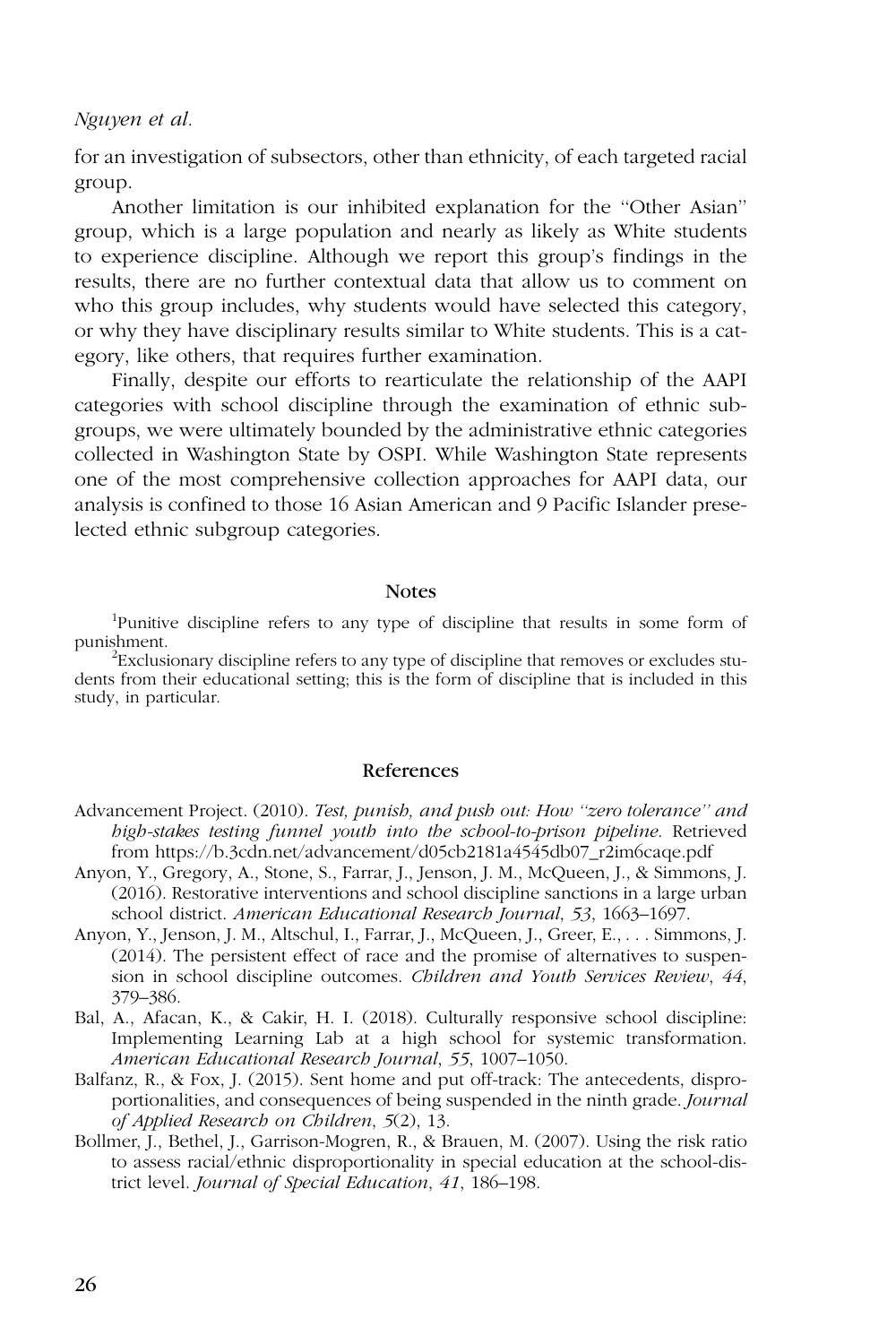- Brown, C., & Tillio, C. (2013). Discipline disproportionality among Hispanic and American Indian students: Expanding the discourse in U.S. research. Journal of Education and Learning, 2(4), 47–59.
- Cam, D., & Ireland, L. (2015). Graduation and dropout statistics annual report. Olympia, WA: Office of Superintendent of Public Instruction. Retrieved from www.k12.wa.us/LegisGov/2015documents/GradandDropoutStats2015.pdf
- Cameron, A. C., & Trivedi, P. K. (2013). Regression analysis of count data (Vol. 53). Cambridge, England: Cambridge University Press.
- Carter, P. L., Skiba, R., Arredondo, M. I., & Pollock, M. (2017). You can't fix what you don't look at: Acknowledging race in addressing racial discipline disparities. Urban Education, 52, 207–235.
- Carter, P. L., & Welner, K. (2013). Closing the opportunity gap: What America must do to give every child an even chance. London, England: Oxford University Press.
- Children's Defense Fund. (1975). School suspensions: Are they helping children? Cambridge, MA: Author. Retrieved from https://files.eric.ed.gov/fulltext/ED113 797.pdf
- Cornell, D. G., & Mayer, M. J. (2010). Why do school order and safety matter? Educational Researcher, 39, 7–15.
- Daoud, N., English, S., Griffin, K. A., & George Mwangi, C. A. (2018). Beyond stereotypes: Examining the role of social identities in the motivation patterns of Black immigrant and Black Native students. American Journal of Education, 124, 285–312.
- Davis, A., & Pfeifer, H. (2015). How has the Baltimore Country public school system addressed disproportionate minority suspensions? Baltimore, MD: Shaefer Center for Public Policy. Retrieved from www.ubalt.edu/cpa/centers/schaefer-center/ minority\_-suspensions\_report\_revised.pdf
- Decker, G. (2011). Hispanics identifying themselves as Indians. The New York Times. Retrieved form www.nytimes.com/2011/07/04/nyregion/more-hispanics-in-uscalling-themselves-indian.html
- Donovan, M. S., & Cross, C. T. (Eds.). (2002). Minority students in special and gifted education. Washington, DC: National Academies Press.
- Dowling, J. A. (2014). Mexican Americans and the question of race. Austin: University of Texas Press.
- Emirbayer, M., & Desmond, M. (2015). The racial order. Chicago, IL: University of Chicago Press.
- Empowering Pacific Islander Communities. (2014). A community of contrasts in the United States. Los Angeles, CA: Author. Retrieved from www.empoweredpi.org/ uploads/1/1/4/1/114188135/a\_community\_of\_contrasts\_nhpi\_us\_2014-1.pdf
- Gibb, A. C., & Skiba, R. J. (2008). Using data to address equity issues in special education. Bloomington, IN: Center for Evaluation & Education Policy.
- Gregory, A., Cornell, D., & Fan, X. (2011). The relationship of school structure and support to suspension rates for Black and White high school students. American Educational Research Journal, 48, 904–934.
- Gregory, A., & Mosely, P. M. (2004). The discipline gap: Teachers' views on the overrepresentation of African American students in the discipline system. Equity  $\mathcal E$ Excellence in Education, 37, 18–30.
- Gregory, A., Skiba, R. J., & Noguera, P. A. (2010). The achievement gap and the discipline gap: Two sides of the same coin? Educational Researcher, 39, 59–68.
- Harper, S. R., & Nichols, A. H. (2008). Are they not all the same? Racial heterogeneity among Black male undergraduates. Journal of College Student Development, 49, 199–214.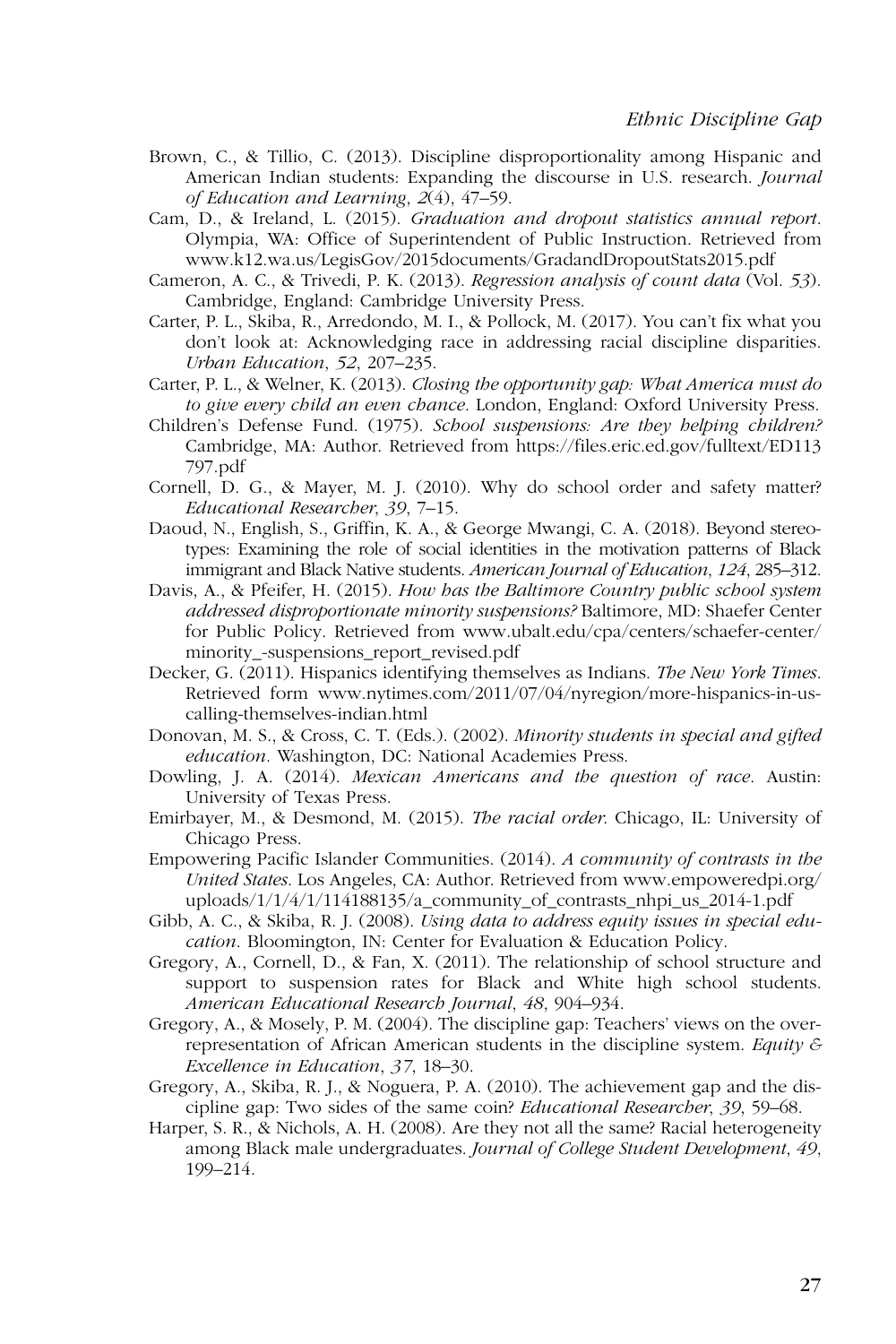- Henry, M. (2015). Of-of-school suspension in Maryland public schools, 2008-2014. College Park: Maryland Equity Project. Retrieved from https://education.umd.edu/research/centers/mep/research/k-12-education
- Hune, S., & Takeuchi, D. (2008). Asian Americans in Washington state: Closing their hidden achievement gaps. Seattle: Washington State Commission on Asian Pacific American Affairs. Retrieved from https://capaa.wa.gov/wp-content/ uploads/2014/06/AchievementGapReport.pdf
- Jaudon, K., Came, D., Stensager, T., & Sechrist. (2015). Student discipline data: Behaviors associated with suspensions and expulsions. Olympia, WA: Office of Superintendent of Public Instruction. Retrieved from www.k12.wa.us/Data Admin/PerformanceIndicators/DataAnalytics/DisciplineBehaviorRollOut.pdf
- Kao, G. (1995). Asian Americans as model minorities? A look at their academic performance. American Journal of Education, 103, 121–159.
- Kao, G., & Thompson, J. S. (2003). Racial and ethnic stratification in educational achievement and attainment. Annual Review of Sociology, 29, 417–442.
- Kent, L. (2015). 6 facts about America's students. Washington, DC: Pew Research Center. Retrieved from www.pewresearch.org/fact-tank/2015/08/10/5-factsabout-americas-students/
- Kohn, L. (1996). Priority shift: The fate of mandatory busing for school desegregation in Seattle and the nation. Santa Monica, CA: RAND Corporation.
- Kuo, J. (1998). Excluded, segregated and forgotten: A historical view of the discrimination of Chinese Americans in public schools. Asian American Law Journal, 5, 181–212.
- Ladson-Billings, G. (1998). Just what is critical race theory and what's it doing in a nice field like education? International Journal of Qualitative Studies in Education, 11, 7–24.
- Ladson-Billings, G. (2006). From the achievement gap to the education debt: Understanding achievement in US schools. Educational Researcher, 35(7), 3–12.
- Lee, S. J. (2001). More than ''model minorities'' or ''delinquents'': A look at Hmong American high school students. Harvard Educational Review, 71, 505-529.
- Lee, S. J. (2015). Unraveling the "model minority" stereotype: Listening to Asian American youth. New York, NY: Teachers College Press.
- Lee, S. J., & Kumashiro, K. K. (2005). A report on the status of Asian Americans and Pacific Islanders in education: Beyond the ''model minority'' stereotype. Washington, DC: National Education Association.
- Letman, J. (2013). Micronesians in Hawaii face uncertain future. Aljazeera. Retrieved from www.aljazeera.com/humanrights/2013/10/micronesians-hawaii-face-uncer tain-future-201310191535637288.html
- Losen, D. (2011). Discipline policies, successful schools and racial justice. Los Angeles, CA: The Civil Rights Project/ Proyecto Derechos Civiles. Retrieved from http://escholarship.org/uc/item/4q41361g#page-1
- Losen, D., & Gillespie, J. (2012). Opportunities suspended: The disparate impact of disciplinary exclusion from school. Los Angeles, CA: The Civil Rights Project/ Proyecto Derechos Civiles. Retrieved from https://civilrightsproject.ucla.edu/ resources/projects/center-for-civil-rights-remedies/school-to-prison-folder/fed eral-reports/upcoming-ccrr-research
- Lutz, A. (2007). Barriers to high-school completion among immigrant and latergeneration Latinos in the USA: Language, ethnicity and socioeconomic status. Ethnicities, 7, 323–342.
- Miller, J., Ofer, U., Artz, A., Bahl, T., Foster, T., Phenix, D., . . . Thomas, H. (2011). Education interrupted: The growing use of suspensions in New York City's public schools. New York: The New York Civil Liberties Union. Retrieved from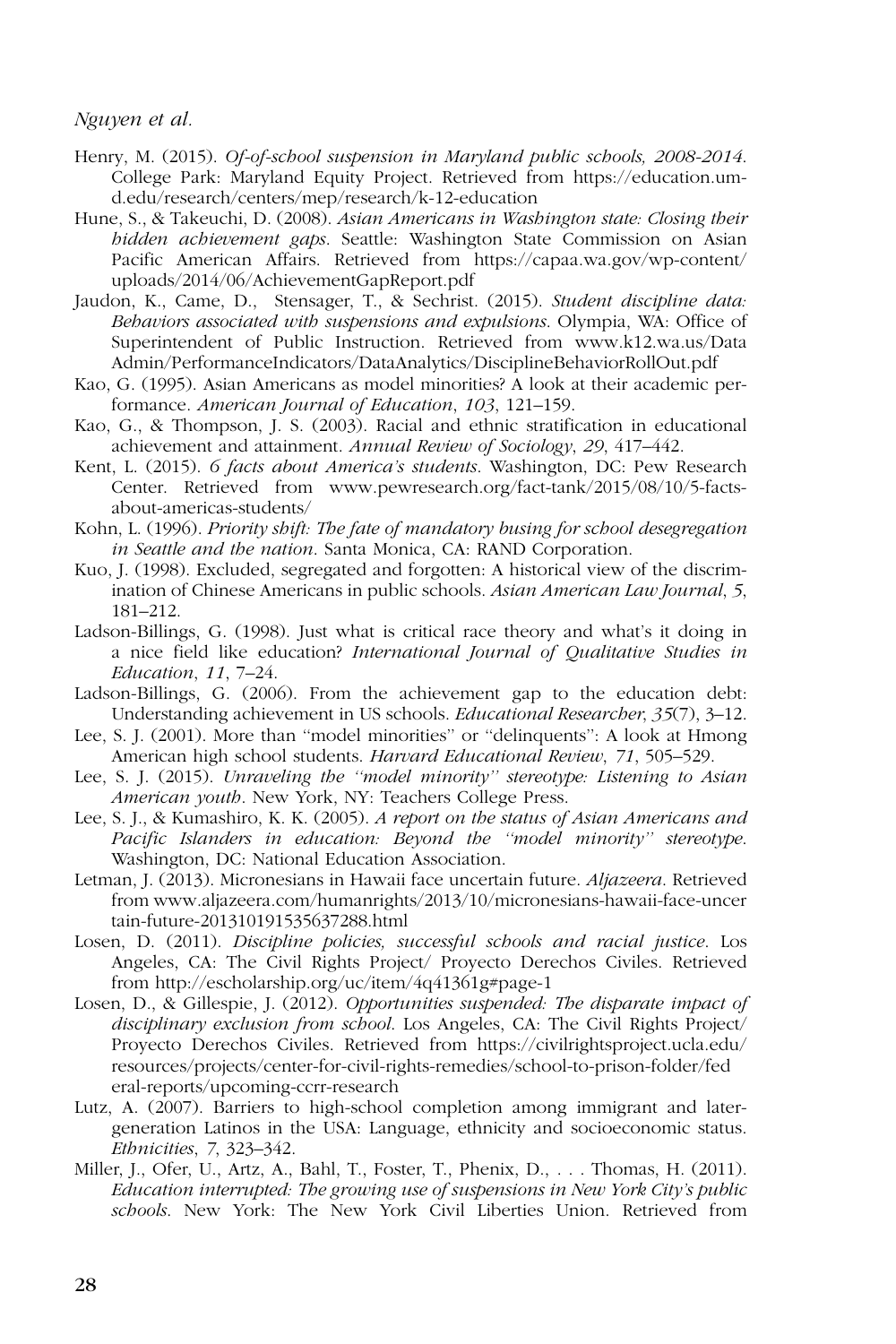www.nyclu.org/sites/default/files/publications/Suspension\_Report\_FINAL\_no Spreads.pdf

- Nagasawa, R., Qian, Z., & Wong, P. (2001). Theory of segmented assimilation and the adoption of marijuana use and delinquent behavior by Asian Pacific youth. The Sociological Quarterly, 42, 351–372.
- National Commission on Asian American and Pacific Islander Research in Education. (2013). iCount: A data quality movement for Asian Americans and Pacific Islanders in higher education. New York, NY: CARE Project.
- National Commission on Asian American and Pacific Islander Research in Education. (2015). The hidden academic opportunity gaps among Asian Americans and Pacific Islanders: What disaggregated data reveals in Washington state. Los Angeles, CA: CARE Project.
- Nelson, L., Leung, V., & Cobb, J. (2016). The right to remain a student: How California school policies fail to protect and serve. San Francisco: American Civil Liberties Union of Northern California. Retrieved from www.aclunc.org/ docs/20161019-the\_right\_to\_remain\_a\_student-aclu\_california\_0.pdf
- Ng, J. C., Lee, S. S., & Pak, Y. K. (2007). Contesting the model minority and perpetual foreigner stereotypes: A critical review of literature on Asian Americans in education. Review of Research in Education, 31, 95–130.
- Ngo, B., & Lee, S. J. (2007). Complicating the image of model minority success: A review of Southeast Asian American education. Review of Educational Research, 77, 415–453.
- Nguyen, B., Alcantar, C., Curammeng, E., Hernandez, E., Kim, V., Paredes, A., . . . Teranishi, R. (2017). The racial heterogeneity project: Implications for educational research, practice, and policy. Los Angeles, CA: Institute for Immigration, Globalization and Education. Retrieved from https://equityinlearning.act.org/wp-content/uploads/2017/07/R1641-racial-heterogeneity-project-2017-06.pdf
- Nittle, N. (2016). Truancy, suspension rates drop in greater Los Angeles area schools. Chronicle of Social Change. Retrieved from http://laschoolreport.com/truancysuspension-rates-drop-in-greater-los-angeles-area-schools/
- Noguera, P. A. (2008). The trouble with black boys: And other reflections on race, equity, and the future of public education. San Francisco, CA: John Wiley.
- Office of the State Superintendent of Education. (2013). Reducing out-of-school suspensions and expulsions in District of Columbia public and public charter schools. Washington, DC: Author. Retrieved from www.charterschoolcenter .org/sites/default/files/files/field\_publication\_attachment/OSSE\_Reducing%20 Suspensions%20and%20Expulsions.pdf
- Office of Superintendent of Public Instruction. (2017). Comprehensive Education Data and Research System (CEDARS): CEDARS data manual. Retrieved from www.k12.wa.us/CEDARS/Manuals.aspx
- Omi, M., & Winant, H. (2015). Racial formation in the United States. New York, NY: Routledge.
- Orfield, G., & Lee, C. (2007). Historic reversals, accelerating resegregation, and the need for new integration strategies. Los Angeles, CA: Civil Rights Project/ Proyecto Derechos Civiles. Retrieved from www.civilrightsproject.ucla.edu/ research/k-12-education/integration-and-diversity/historic-reversals-accelerating-resegregation-and-the-need-for-new-integration-strategies-1/orfield-historicreversals-accelerating.pdf
- Osher, D., Bear, G. G., Sprague, J. R., & Doyle, W. (2010). How can we improve school discipline? Educational Researcher, 39, 48–58.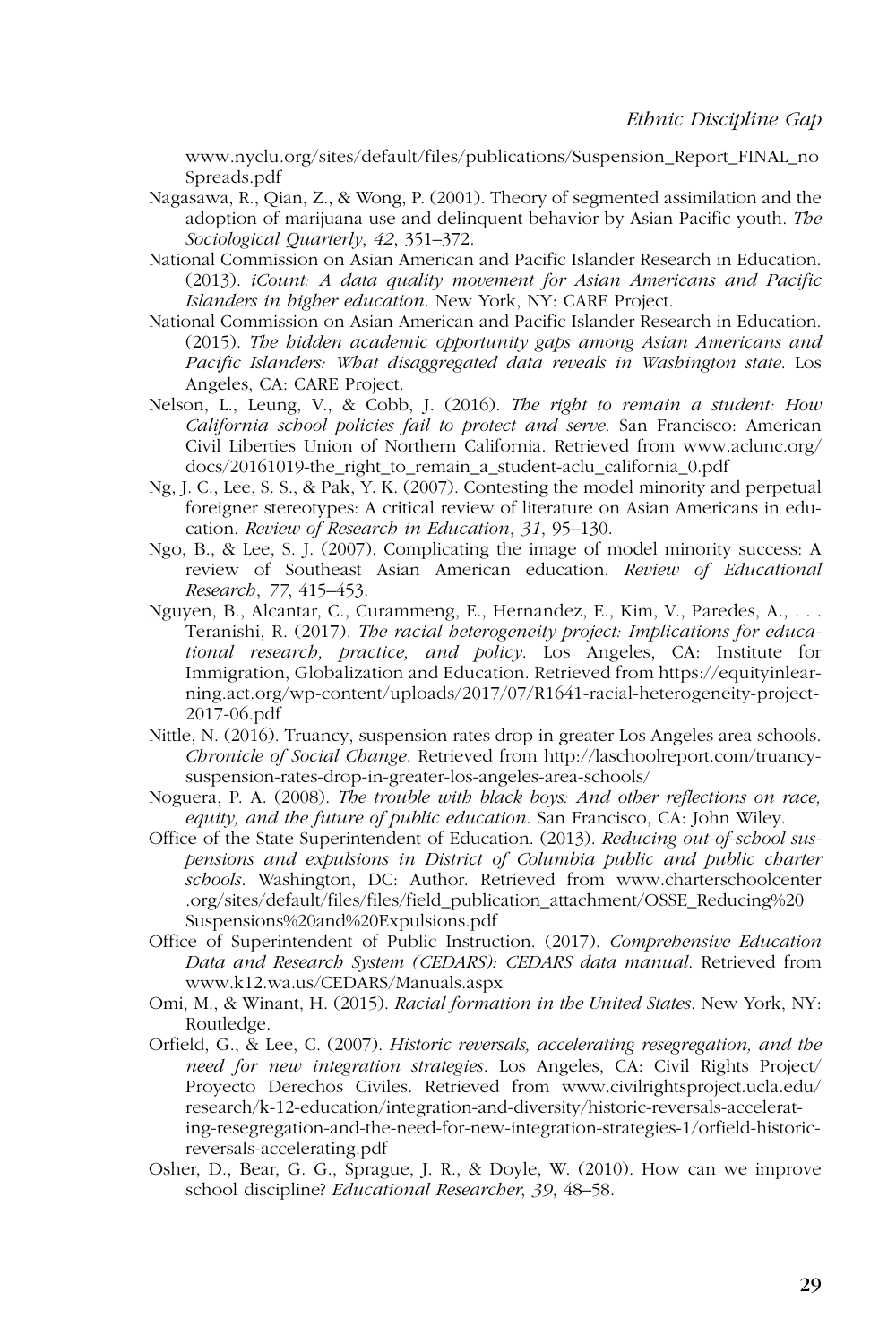- Pang, V. O., & Cheng, L. R. L. (1998). Struggling to be heard: The unmet needs of Asian Pacific American children. Albany: SUNY Press.
- Pang, V. O., Han, P. P., & Pang, J. M. (2011). Asian American and Pacific Islander students: Equity and the achievement gap. Educational Researcher, 40, 378–389.
- Petersen, W. (1966, January 9). Success story: Japanese American style. The New York Times, pp. 20–43.
- Prewitt, K.  $(2013)$ . What is your race? The census and our flawed efforts to classify Americans. Princeton, NJ: Princeton University Press.
- Rausch, M., & Skiba, R. (2004). Disproportionality in school discipline among minority students in Indiana: Description and analyses. Bloomington, IN: Center for Evaluation and Education Policy. Retrieved from http://files.eric.ed.gov/fulltext/ ED488897.pdf
- Riley, S. (2016). How Seattle gave up on busing and allowed its public schools to become alarmingly resegregated. The Stranger. Retrieved from www.thestranger.com/features/2016/04/13/23945368/how-seattle-gave-up-on-busing-andallowed-its-public-schools-to-become-alarmingly-resegregated
- Roediger, D. R. (2002). Colored white: Transcending the racial past (Vol. 10). Los Angeles: University of California Press.
- Roediger, D. R. (2005). Working toward whiteness: How America's immigrants became white: The strange journey from Ellis Island to the suburbs. Cambridge, MA: Basic Books.
- Rumbaut, R. G., & Ima, K. (1988). The adaptation of Southeast Asian refugee youth: A comparative study. Washington, DC: Office of Refugee Resettlement.
- Seattle Public Schools. (2018). Seattle Public Schools data profile: Demographics. Seattle, WA: Author. Retrieved from https://seattleschools.org/cms/One.aspx? portalId=627&pageId=23394317
- Shotton, H., Lowe, S., & Waterman, S. (2013a). Beyond the asterisk: Understanding Native American college students. Sterling, VA: Stylus.
- Shotton, H., Lowe, S., & Waterman, S. (2013b). Beyond the asterisk: Understanding Native students in higher education. Sterling, VA: Stylus.
- Skiba, R. J., Chung, C. G., Trachok, M., Baker, T. L., Sheya, A., & Hughes, R. L. (2014). Parsing disciplinary disproportionality: Contributions of infraction, student, and school characteristics to out-of-school suspension and expulsion. American Educational Research Journal, 51, 640–670.
- Skiba, R. J., Horner, R. H., Chung, C. G., Rausch, M. K., May, S. L., & Tobin, T. (2011). Race is not neutral: A national investigation of African American and Latino disproportionality in school discipline. School Psychology Review, 40(1), 85–107.
- Skiba, R. J., & Knesting, K. (2001). Zero tolerance, zero evidence: An analysis of school disciplinary practice. New Directions for Youth Development, 92, 17–43.
- Skiba, R. J., Michael, R. S., Nardo, A. C., & Peterson, R. L. (2002). The color of discipline: Sources of racial and gender disproportionality in school punishment. The Urban Review, 34, 317–342.
- Solorzano, D. G. (1998). Critical race theory, race and gender microaggressions, and the experience of Chicana and Chicano scholars. International Journal of Qualitative Studies in Education, 11, 121–136.
- Stancil, W. (2018). School segregation is not a myth. The Atlantic. Retrieved from https://www.theatlantic.com/education/archive/2018/03/school-segregation-isnot-a-myth/555614/
- Student Discipline Task Force. (2013). Final report. Olympia, WA: Author. Retrieved from www.k12.wa.us/studentdiscipline/pubdocs/StudentDisciplineTaskForce FinalReport2015.PDF